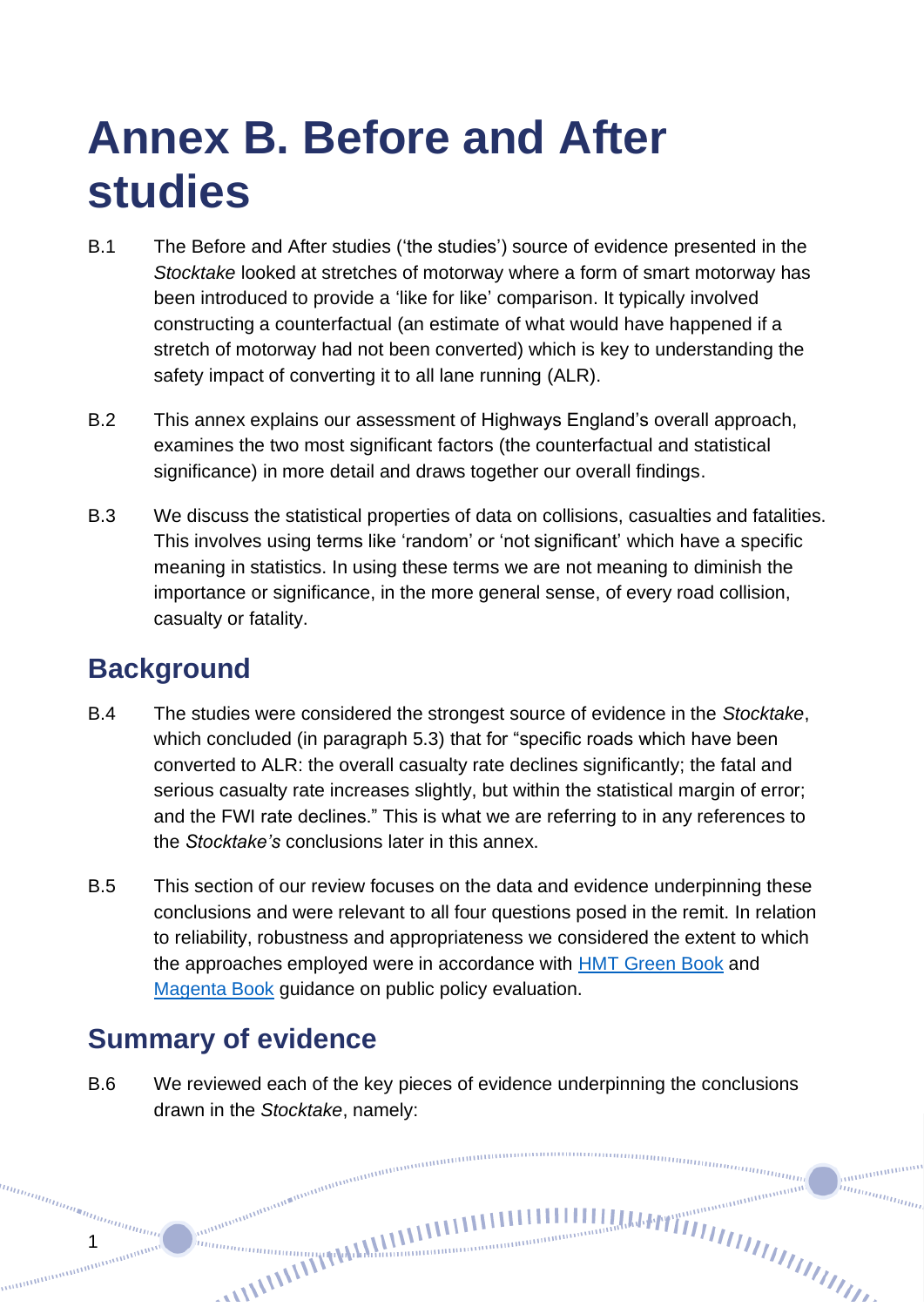- the before and after analysis in the *[Smart Motorway All Lane Running](https://www.gov.uk/government/publications/smart-motorway-all-lane-running-overarching-safety-report-2019)  [Overarching Safety Report](https://www.gov.uk/government/publications/smart-motorway-all-lane-running-overarching-safety-report-2019)* (the *Overarching Safety Report*), including the detailed spreadsheet containing the calculations that were used;
- [Post Opening Project Evaluation \(POPE\) reports for ALR and](https://www.gov.uk/government/collections/post-opening-project-evaluation-pope-of-major-schemes) Dynamic Hard Shoulder (DHS) [schemes;](https://www.gov.uk/government/collections/post-opening-project-evaluation-pope-of-major-schemes) and
- the M25 three-year monitoring reports  $(J5-7)$  $(J5-7)$  and  $J23-27$ .
- B.7 In addition, we undertook a high-level literature review of similar types of evidence available internationally.
- B.8 The advice and challenge from our independent econometrician was critical to our work.

# **Assessment of overall approach adopted**

2

anana

- B.9 The key strength of a like for like comparison is that it provides a better indication of the safety impact of the changes made to the specific roads. The strength of the evidence depends on the approach and data used.
- B.10 The *Stocktake* considered a range of evidence from different sources:

annon anno anno anno anno anno

- (a) ALR POPE evaluations and monitoring reports comprising two one-year POPEs and two three-year monitoring reports. This is a relatively limited pool of evidence, with mixed results from which it is difficult to draw firm conclusions.
- (b) *Overarching Safety Report*  additional, safety-focused analysis of all nine ALR projects for which post-opening data were available, two with three years of after data and seven with one year. The analysis was carried out identically on all projects, allowing the data to be pooled. This maximised the use of the data but also had some potential drawbacks in terms of masking scheme-specific variation in averages (although scheme-specific results were still available) and imposing implicit assumptions around the comparability of schemes, and the independence of the numbers of collisions on them.

The analysis found statistically significant reductions in total casualties (section 3.3.1) and collisions (section 3.2.1) for ALR as a whole. Highways England also report a seemingly large reduction in the fatal and weighted injuries (FWI). However, this was not tested for statistical significance (which Highways England explained was because of the weightings applied in its

nummunum (

anananan

um<sub>ummu</sub>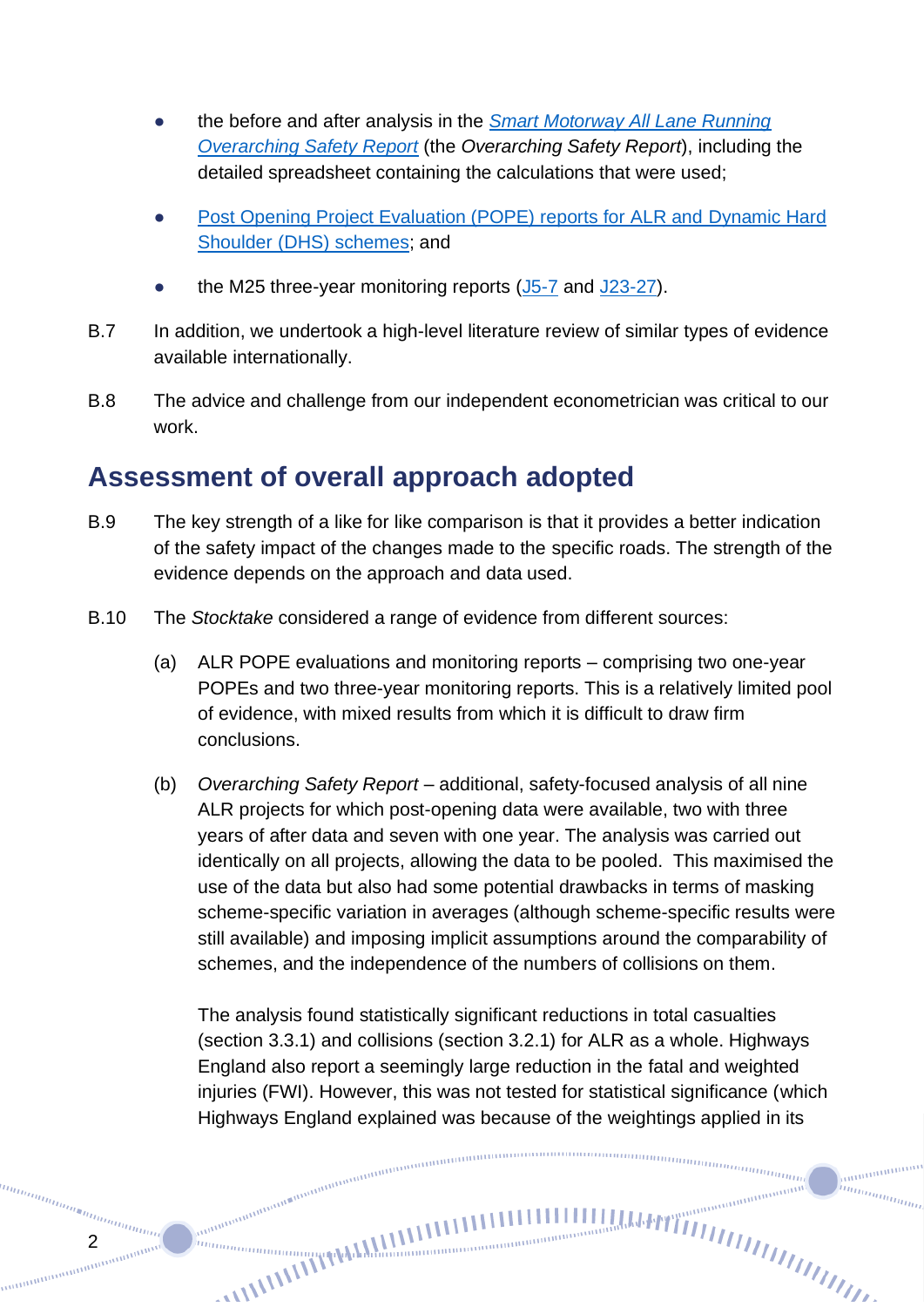calculation); changes in people Killed and Seriously Injured (KSI), which were statistically tested, are either inconclusive or statistically insignificant; and there is no separate analysis of fatalities reported.

- (c) DHS POPEs and monitoring reports the *Stocktake* covers five POPEs and one three-year monitoring report. As with the ALR reports, the evidence is mixed and this is not aided by methodological differences (around the counterfactual and significance testing) between the POPEs and the monitoring report. The *Stocktake* also included additional analysis of eight DHS projects. This could have acted as a useful comparator to the overarching ALR analysis. But its usefulness in this regard is limited by methodological differences – mainly the lack of a counterfactual and significance testing.
- B.11 All of the strands of evidence follow an approach similar to how safety impacts are considered in Highways England's long-established programme of POPE analysis. The *Stocktake* states that this is "in line with best practice and HMT guidance on policy evaluation, as set out in the Green Book and Magenta Book." The Magenta Book describes principles and processes to support good quality policy evaluation. The core principles are that the analysis should be useful, credible, robust and proportionate.
- B.12 Of these, robustness is central to the scope of this review and the guidance recognises that there is no objective standard against which to judge robustness. The description of the proportionality principle indicates that factors such as a policy's profile and uncertainty might drive decisions around the "scale" of analysis. One of the key factors described under usefulness is the timeliness of evidence. This introduces a trade-off with robustness that is evident in some of the decisions Highways England had to make in its analysis. For example, pooling scheme-level data in its overarching ALR analysis rather than waiting until more years of scheme-level after data were available. Finally, transparency and independent input are important elements of the credibility principle. While Highways England might not have had sufficient time to seek independent oversight of its before and after analysis that supported the *Stocktake*, its credibility could have been enhanced by publishing a clear explanation of its method, and the assumptions that underpin it. The Magenta Book also describes a wide range of different methods but is not prescriptive about which must be used in specific circumstances.
- B.13 In Magenta Book terminology, a POPE study is a combination of an impact evaluation (what difference has an intervention made?) and a value for money

 $min_{\substack{m\\ \ldots}}$ 

anananan inn<sub>innin</sub>

3

annan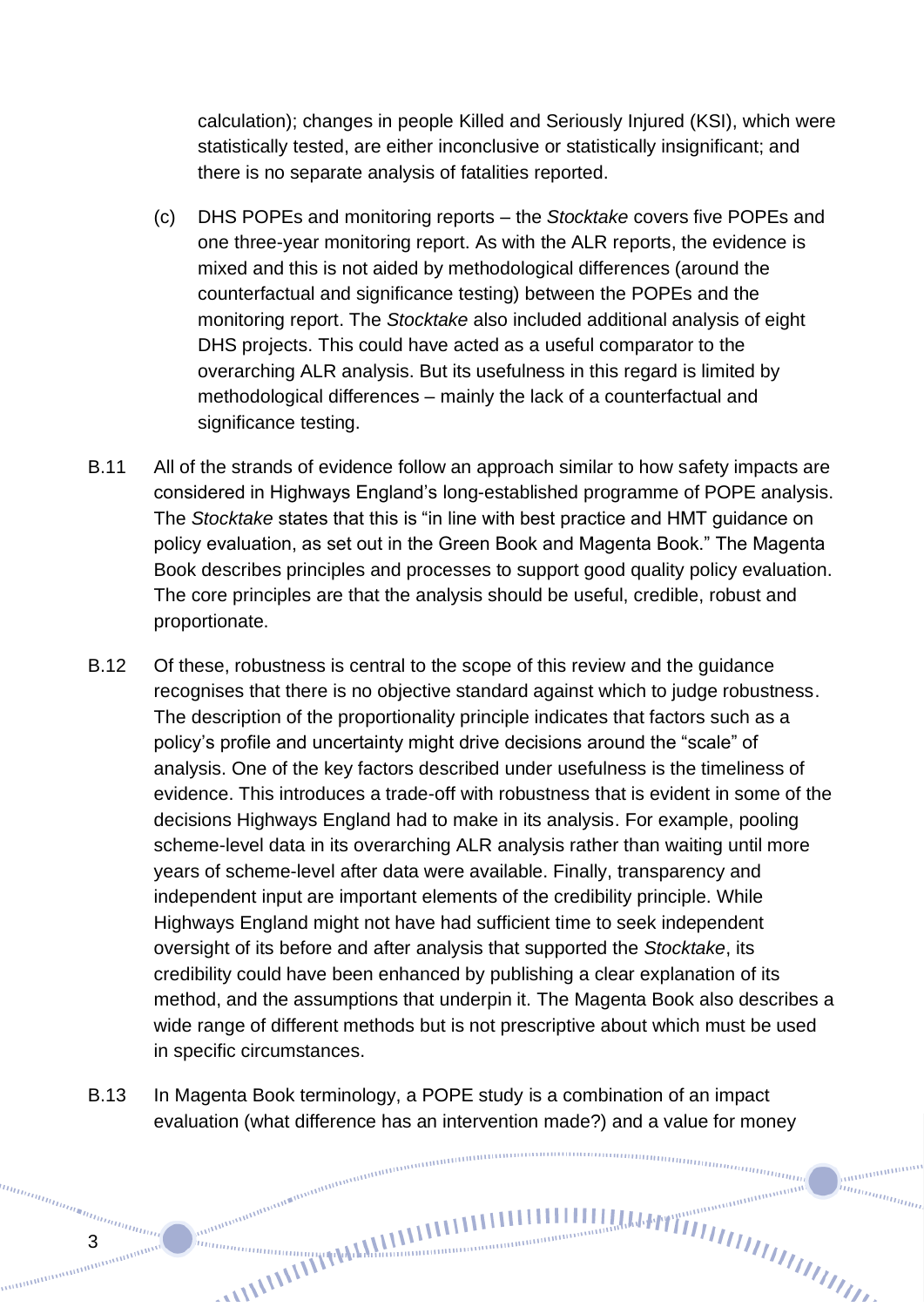evaluation (is the intervention a good use of resources?). It has a broad scope looking at many impacts of a project, of which safety is one part. By comparison, our review is focused solely on safety and not on wider value-for-money considerations. Possibly because it is only one of many impacts considered, the POPE approach to safety is a relatively simple application of a 'difference in difference' approach, where a counterfactual is constructed to compare the 'after' scenario with what might have happened without the project, rather than simply the 'before' period. Highways England used similar methods in its monitoring reports and the *Overarching Safety Report* to maintain consistency with the POPEs.

- B.14 The *First Year Progress Report* states that increasing motorway capacity (through conversion to ALR) improves safety by attracting traffic from other, more dangerous roads. During the course of this review, Highways England explained how this assertion is based on its standard business case development methods, using high-level collision or casualty rates by road type. POPE analyses, both those already completed and still to be undertaken, represent an opportunity for Highways England to collate outturn evidence to further substantiate this claim.
- B.15 The *Stocktake* considered a wide range of sources, each reporting results for different metrics and often with mixed or inconclusive results. The *Stocktake's* conclusions (as quoted at paragraph B.4 of this annex) indicate that more weight was put on the results of the overarching ALR analysis than other elements of the before and after analysis.
- B.16 There are methodological differences between some of the POPE and monitoring reports. For example, the [one year after POPE for the M25 J23-27 project](https://assets.publishing.service.gov.uk/government/uploads/system/uploads/attachment_data/file/872134/M25_J23_J27_POPE_OYA_with_foreword_FINAL_Jan_2020.pdf) used five years of 'before' safety data, looking across the "whole modelled area" (not just the converted sections of motorway) that had been used in the business case. The [third year monitoring report for the same project](https://assets.publishing.service.gov.uk/government/uploads/system/uploads/attachment_data/file/725599/M25_J23-27_SMALR_Monitoring_3_Year_Report_v2.0.pdf) used three years of before data and looked only at the upgraded links. Within the overarching ALR analysis, each ALR scheme was treated consistently, eliminating any methodological differences like those illustrated above. This means that the results could be easily combined, or pooled, to look at the overall impact of ALR. Highways England did this by summing the traffic, casualties and collisions for each project and treating the overall numbers as if they were a single project. This is a straightforward approach that helped the company to overcome the small amounts of data available for the schemes individually. However, as discussed above, this approach does not come without its limitations and Highways England did not set out in its reports the assumptions required, or how appropriate they were, under this approach.meningangangangangangangangang

annumum in<sub>nnmmm</sub>

4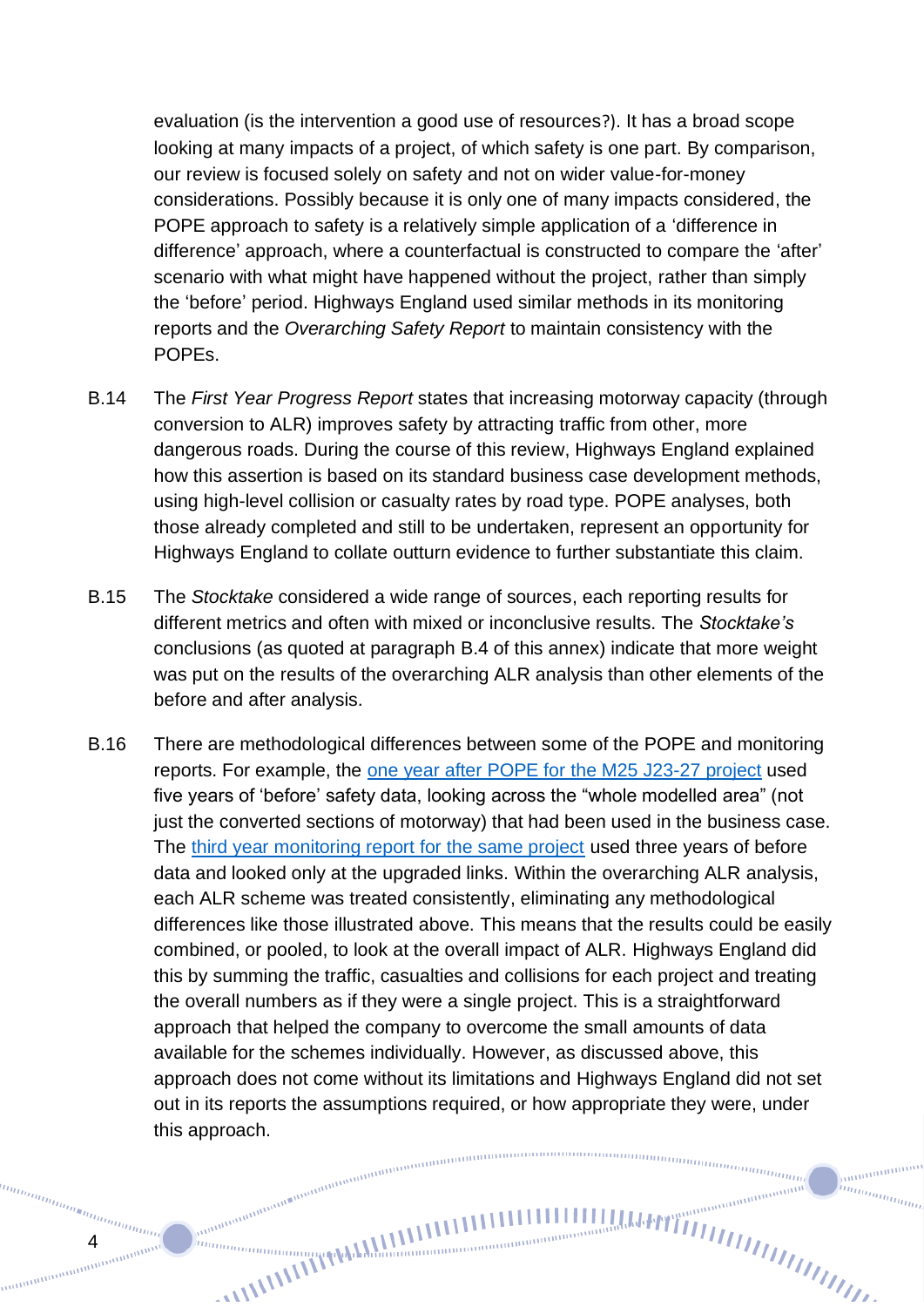- B.17 One such assumption, required for the statistical tests of differences, is that each collision or casualty occurs independently of one another. For casualties, this assumption is unlikely to hold, for example, because of variation in the number of casualties per collision. This leads to 'overdispersion', or greater variability in the data than you would normally expect. This does not mean that Highways England's approach is invalid, but rather, the before and after comparisons of collisions should be considered more robust than that of casualties.
- B.18 Similarly, just as casualties on a stretch of ALR motorway might not occur independently of one another, the number or rate of collisions on different stretches of ALR motorway might not be independent of one another. There is a risk that individual schemes all experience a 'good' or 'bad' year (for example, because of a common factor like the weather) which does not appear statistically significant for individual schemes but, because of the larger sample size, does appear significant when the schemes are pooled.
- B.19 We have not tested for correlation between the schemes as part of this review and, to some extent, the effect could be mitigated by how the counterfactual is constructed. So, we view this as a potential risk rather than a demonstrated shortcoming of the approach. We also recognise the robustness-usefulness trade-off that Highways England faced in its overarching analysis and consider that pooling scheme-level data together was the right thing to do at the time (albeit we also consider there should have been a clear description of the underpinning assumptions, to aid credibility). We also consider that updating the analysis with more years of 'after' data would improve robustness by providing more scheme-level insight and reducing the risk that an anomaly in a single year's data would skew the pooled, ALR-level results.
- B.20 The conclusions in the *Stocktake* quoted at the beginning of this annex describe changes in casualty rates. It is not clear to us to what extent this is based solely on the casualties analysis (which is less robust than that of collisions), or on the analysis of casualties and collisions taken together, especially as the conclusions from both strands of evidence are broadly similar. The *Stocktake* conclusions also foresaw that the "evidence base has the potential to evolve, as more years of data become available and analytical methods develop."
- B.21 While the *First Year Progress Report* was completed to relatively short timescales, we consider that Highways England could have anticipated the need for updated overarching before and after analysis and included it in that report. **We recommend** that Highways England should update the project level and pooled

annonomo hunggan d

5

manamana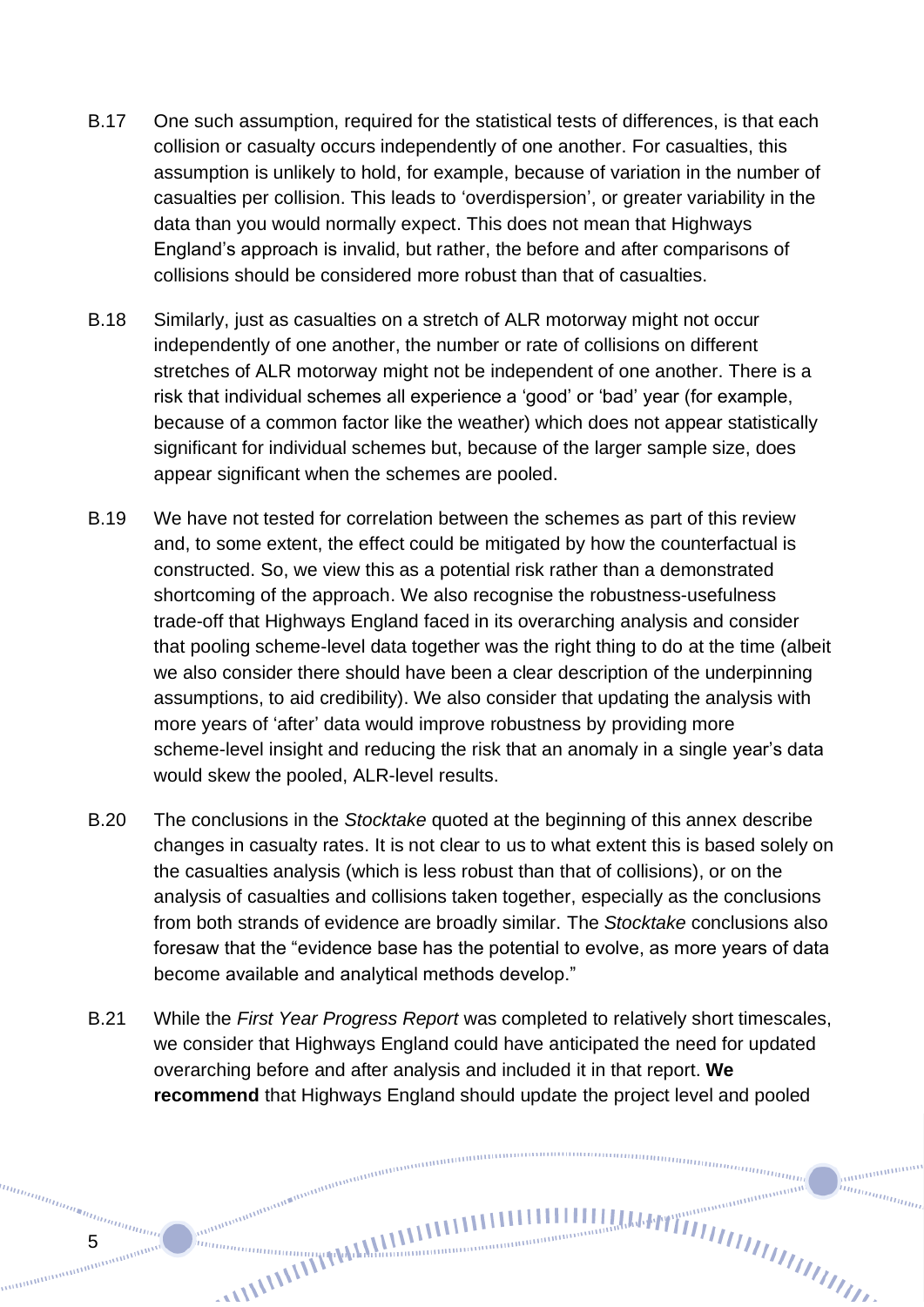before and after analysis reported in the *Overarching Safety Report* with outturn data for 2019 and 2020 (subject to data for that year being suitably comparable).

B.22 We consider that the approaches to defining the counterfactual and to statistical testing are the most critical to the robustness of the before and after analysis and the conclusions that can be drawn from it. In the following sections we describe Highways England's approach in these two areas and recommend improvements that could be made when the analysis is updated.

# **The counterfactual**

- B.23 In an ideal world any before and after comparison would examine the experience of two otherwise identical motorways; one converted to ALR and one operating conventionally. In practice, a 'counterfactual' scenario needs to be constructed that represents the best view of what would have happened if the intervention had not taken place. The purpose of constructing a counterfactual is to control for other factors that affect safety performance that are not the direct result of the ALR schemes. Therefore, the counterfactual is key to the robustness of conclusions that can be drawn from the analysis.
- B.24 Highways England employs a counterfactual as a standard part of the safety evaluations included in its POPE reports for all major schemes. This approach has been replicated in the *Overarching Safety Report*. With respect to ALR, the headline conclusions of both the *Overarching Safety Report* and the *Stocktake* itself, are based on a comparison of the post-implementation outcomes and the counterfactual.
- B.25 As discussed above, the additional before and after analysis of DHS schemes included in the *Stocktake* did not include a counterfactual. In our view, using a counterfactual is the right approach to before and after safety evaluation. Assessing DHS and ALR on the same basis in the *Stocktake* would have been a better approach and would have provided a valuable comparison point for the performance of ALRs.
- B.26 The remainder of this section deals with specific issues related to the way the counterfactual has been constructed.

### **Construction of the counterfactual**

anana

B.27 Highways England's approach (as described in the *Overarching Safety Report*) is to *"*assume that, if the scheme had not been built, the number of collisions on the roads in the study area would have changed at the same rate as they did

ummmmm

anananana in<sub>nnmmm</sub>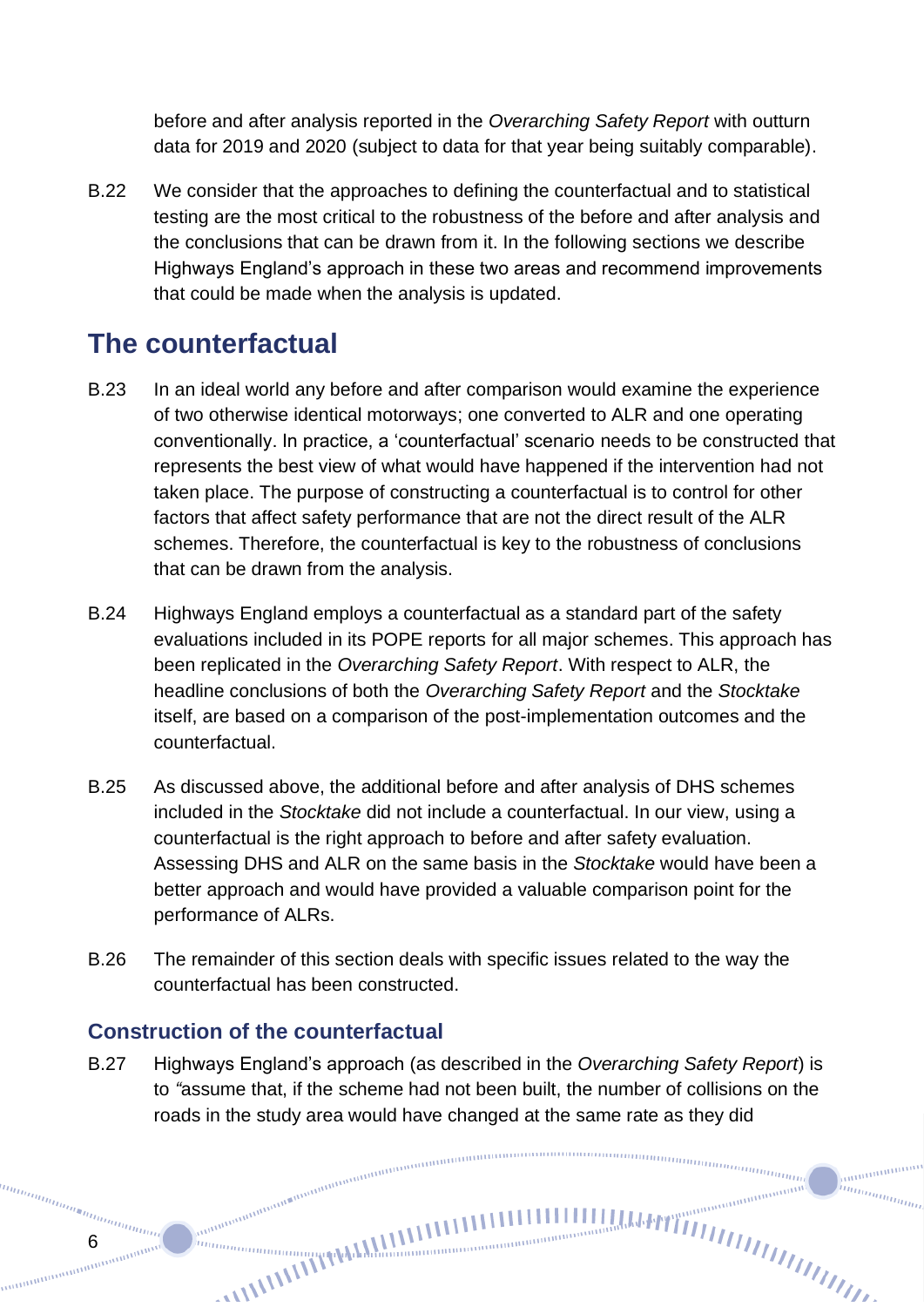nationally [on motorways] during the same period*.*" Highways England is attempting to account for the exogenous factors, for example improved vehicle safety, that affect accident rates that are not related to the changes to the physical layout of the road.

- B.28 In practice, the national rate of collisions will include the effect of newly constructed road schemes, including the ALR schemes themselves. This point is noted in the *Overarching Safety Report*. ALR schemes make up a relatively small proportion of the network and we agree with Highways England's assessment that their influence on the national rate of collisions will be very small.
- B.29 In recent decades, the underlying rate of collisions on the highway network in most countries has steadily fallen. This has been attributed to exogenous factors such as changes in vehicle technology or behavioural changes. In this context it is understandable that Highways England has developed a method that is directed towards establishing this underlying trend. Otherwise, there is a risk that a reduction in the 'after' collision rate is wrongly attributed to an intervention when, in practice, it is a product of other factors.
- B.30 The *Overarching Safety Report* covers the period 2010 to 2018. During this time, the rate of total collisions continued to decline steadily, which highlights the value of the counterfactual adjustment. However, the rate of fatal and serious collisions (KSIs) fluctuated with no obvious overall trend and has been affected by the introduction by some police forces of the [CRASH and COPA recording systems.](https://assets.publishing.service.gov.uk/government/uploads/system/uploads/attachment_data/file/922708/annex-update-severity-adjustments-methodology.pdf)
- B.31 Because the nine ALR schemes were constructed over different time periods, the counterfactual adjustments are specific to each scheme. In respect of KSIs, the counterfactual adjustment is positive in some cases and negative in other cases. The results are highly sensitive to the time-period being considered. To illustrate this, the adjustment factor for KSI casualties from 2011 to 2015 is 99% and from 2012 to 2016 is 121%.
- B.32 Highways England's approach to the counterfactual is simple to understand and easy to replicate, allowing it to take a similar approach to all its scheme evaluations. However, it has two main drawbacks. Firstly, there are a variety of local factors, such as the weather, the rate of traffic growth, or changes in traffic mix (e.g. the proportion of heavy goods vehicles), that influence collision rates. As a result of these factors, the national rate may not be reflective of the underlying trend in any given area. Secondly, as illustrated in the example above, because collision rates fluctuate from year-to-year, the adjustment factor can be very sensitive to the precise years chosen, and this is particularly the case for KSIs.

nummummu

anananana hunggan d

7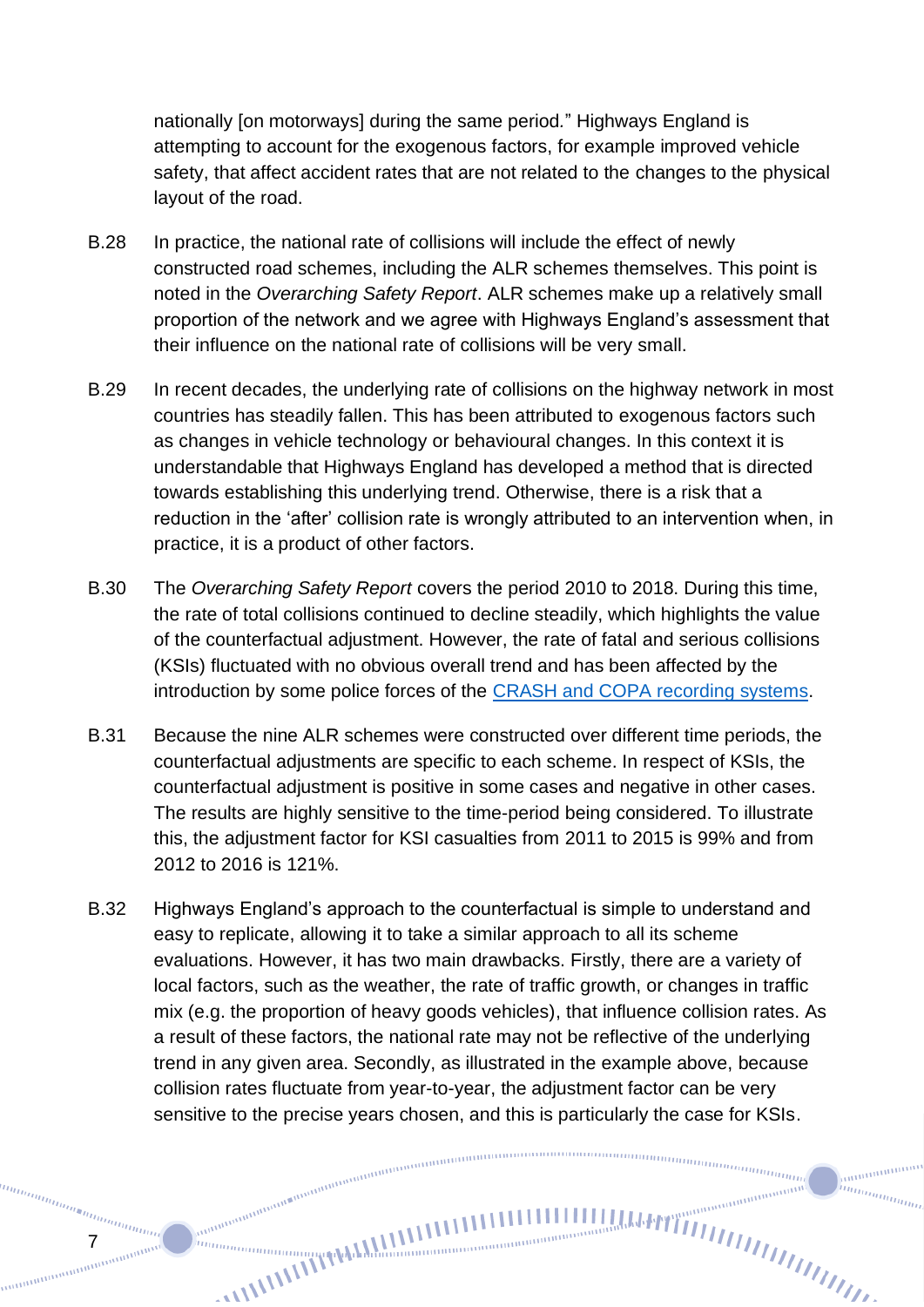### **Alternative approaches to the counterfactual**

- B.33 Drawing on the international literature review (see [B.500](#page-11-0) onwards), we have identified three alternative ways in which Highways England could have approached the counterfactual.
- B.34 Firstly, it could have selected a control group, a specific set of comparator motorway links. In theory, if a comparator can be selected with similar characteristics to the road being tested, the resultant counterfactual adjustment factor is likely to be more accurate. Whilst this approach has its merits, it is both time consuming and vulnerable to criticisms of 'cherry picking'. It is also the case that relying on a single or small sample of comparator links is more prone to seemingly random fluctuations than a broader-based average.
- B.35 The second approach is to refine how the counterfactual adjustment is calculated by using a more disaggregated rate that better reflects the underlying trend for road types and regions. Highways England has developed a new approach along these lines and employed it in the POPE evaluation of the [M3 J2-4a ALR project.](https://highwaysengland.co.uk/media/uz5bnzsf/m3-junctions-2-to-4a-all-lane-running-one-year-post-opening-project-evaluation.pdf) We think that Highways England's new approach represents an improvement to the method used in the *Overarching Safety Report*. We also support the concept of identifying a confidence interval, or sensitivity testing a range, around the counterfactual to reflect the uncertainty involved in its calculation, and/or how trends could be smoothed to avoid year-on-year fluctuations artificially impacting on the adjustment applied. **We recommend** these developments to the counterfactual are incorporated into the updates to the overarching analysis as well as in future POPE analysis.
- B.36 A third approach that we have observed from the international literature review is to develop simple regression models (often termed safety performance functions – see section B.73) for major road types that seek to establish an expected rate of collisions controlling for changes in factors such as traffic levels and composition. Models can be updated regularly to account for changes in accident rates over time or include a time trend to capture the influence of exogenous factors such trends in vehicle technology. Modelling the counterfactual in this way offers a potentially more sophisticated approach, although we recognise the risks that would have been involved in attempting to develop such tools for the purposes of the *Stocktake*. We also recognise that such approaches are data intensive and would take time to develop. Nevertheless, in the medium-term we think these methods have the potential to enhance the quality of Highways England's safety analysis. **We recommend** that Highways England reviews techniques employed

 $\frac{m n_{\text{min}}}{\sqrt{m}}$ 

anananana inn<sub>innin</sub>

8

annan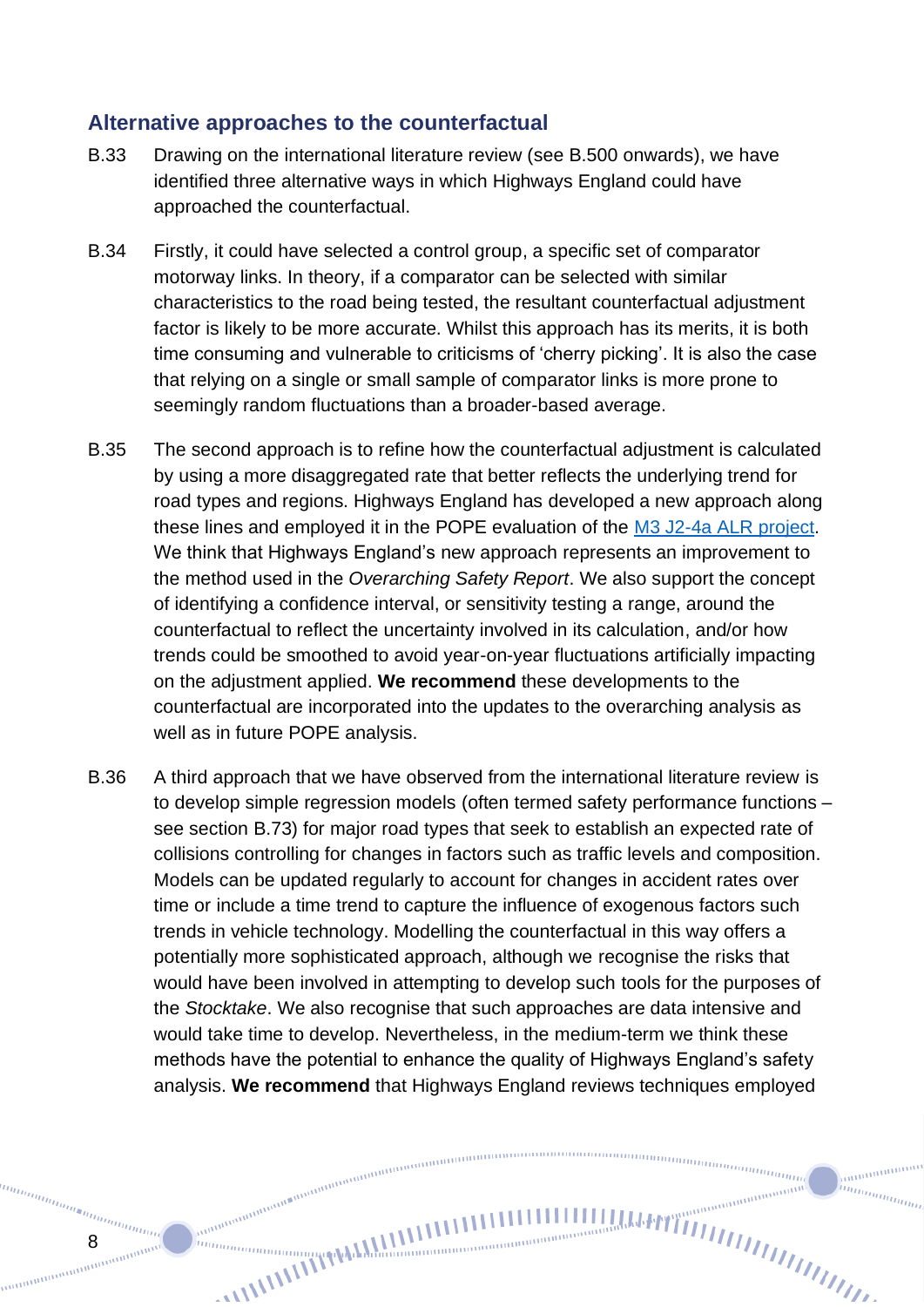elsewhere, including safety performance functions, and consider whether they provide feasible options for improving safety analysis of the SRN.

B.37 In summary, Highways England's use of a counterfactual adjustment was consistent with the standard approach that has been established in the organisation. It was appropriate that the conclusions of the *Stocktake* were focused on comparing against the counterfactual, rather than a simple before and after comparison which fails to account for underlying trends. Highways England applied its default approach, prioritising consistency with previous analysis, rather than considering the range of alternative methods. Whilst the default approach was broadly sensible, in our view, there are more sophisticated methods available that could improve the accuracy and robustness of the before and after analysis.

# **Statistical testing**

- B.38 The number of road traffic collisions varies from day-to-day and year-to-year. Some of this variation might be down to specific factors, such as the weather, but much of it is down to natural variation, or randomness, that occurs commonly in real world data. Statisticians might consider whether this variation fits a particular type of pattern or distribution.
- B.39 A DfT technical note published alongside *[Reported road casualties in Great Britain](https://assets.publishing.service.gov.uk/government/uploads/system/uploads/attachment_data/file/437785/Testing_for_statistically_significant_changes.pdf)* showed how the number of fatal road collisions that occur each day could be characterised by a statistical distribution known as a Poisson. This distribution expresses the probability of a number of events occurring in a given time period, given a known average rate of occurrence and that the events are independent of one another. So in this context, the Poisson distribution could tell you how likely it would be for two fatal crashes to occur in a year on a stretch of motorway if the average is one per year.
- B.40 In this instance, statistical tests were used to establish that observed road safety data follow a Poisson distribution. With this established, statistical tests can also be used to attempt to distinguish between changes that are in line with the natural variation expected under that distribution and those that indicate some underlying change, like a difference in the average rate of occurrence.
- B.41 If a change or difference is large enough to indicate an underlying change, it is said to be statistically significant (commonly abbreviated to significant). Statistical significance is expressed in terms of a confidence level, given as a percentage, and 95% is often used as a threshold to infer a statistically significant difference. This means that 19 times out of 20 the observed difference would be a result of a

 $m n_{\rm 100mmpc}$ 

annonomo hunggan d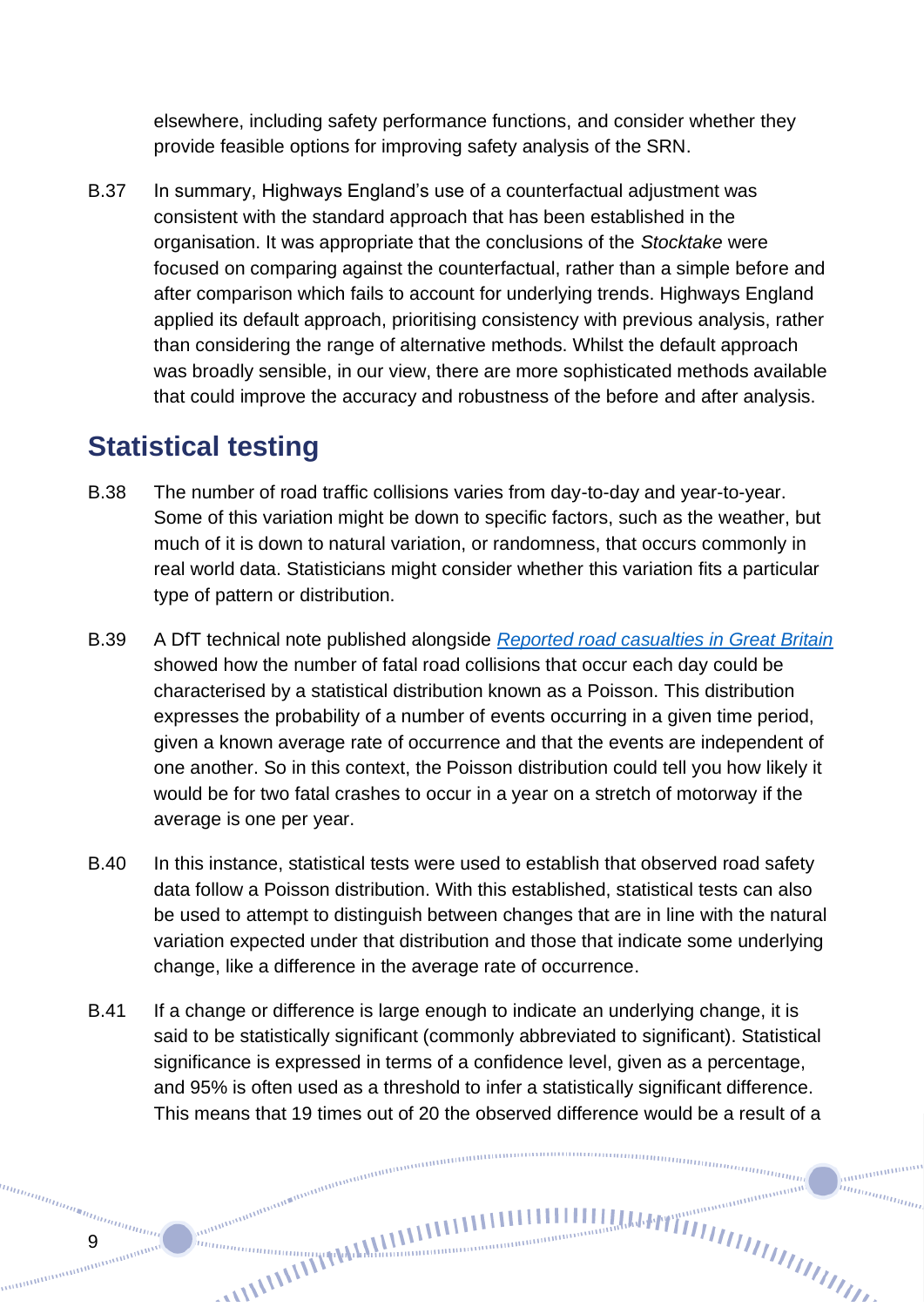difference in the underlying distribution (like a change in the average rate), but there is still a 5% chance that the difference is the result of natural variation. If, for example, you have observed two collision rates, the probability that they arose from the same underlying distribution is known as the p-value. The smaller the p-value, the more confident you can be that observed differences are significant. It is important to note that the validity of the statistical test depends on the underlying assumptions holding (like collisions occurring independently of one another) and that a statistically significant difference (for example, between two averages) does not in itself indicate causality.

- B.42 With large enough numbers, the Poisson distribution can be approximated by the more commonly known normal distribution. Probably the most common statistical test is for a difference in averages based on the normal distribution. And the normal approximation to an underlying Poisson distribution opens this up as a way to statistically test the difference between numbers (or rates) of counterfactual and after collisions on ALR motorways.
- B.43 Highways England's *Overarching Safety Report* describes differences between the counterfactual and after collision or casualty *rates* as being statistically significant or not significant. This creates the impression that the tests were undertaken in this way, as a test of the difference in means, based on a normal distribution. However, based on historical precedent from how POPEs have been carried out, Highways England employed a different statistical test, a chi-squared goodness of fit test. This test is more typically used to test whether a distribution fits a prior expectation. For example, you could use the goodness of fit test to test whether road safety data follow a Poisson distribution and the difference in means test to test the difference between the average collision rates in two years or on two subsections of the network. Appendix 1 describes the two tests in the context of the safety impact of an ALR motorway.
- B.44 In this case, where the goodness of fit test has one degree of freedom, and the difference in means test uses pooled variance, the two tests are equivalent. The result from the goodness of fit test is equal to the square of the result of the difference of means test and both tests produce the same p-value. This means that both tests provide an identical level of confidence in whether the difference between the counterfactual and after period is statistically significant.
- B.45 Strictly speaking, the goodness of fit test can only reject the hypothesis that the underlying rate is the same in both periods; it cannot be used to infer any direction or magnitude. However, there are only two categories, so it is clear whether the

 $\frac{m n_{\text{min}}}{\sqrt{m}}$ 

anananana nomunique de la comunique de la comunique de la comunique de la comunique de la comunique de la comunique de la comunique de la comunique de la comunique de la comunique de la comunique de la comunique de la comunique de l

10

manamana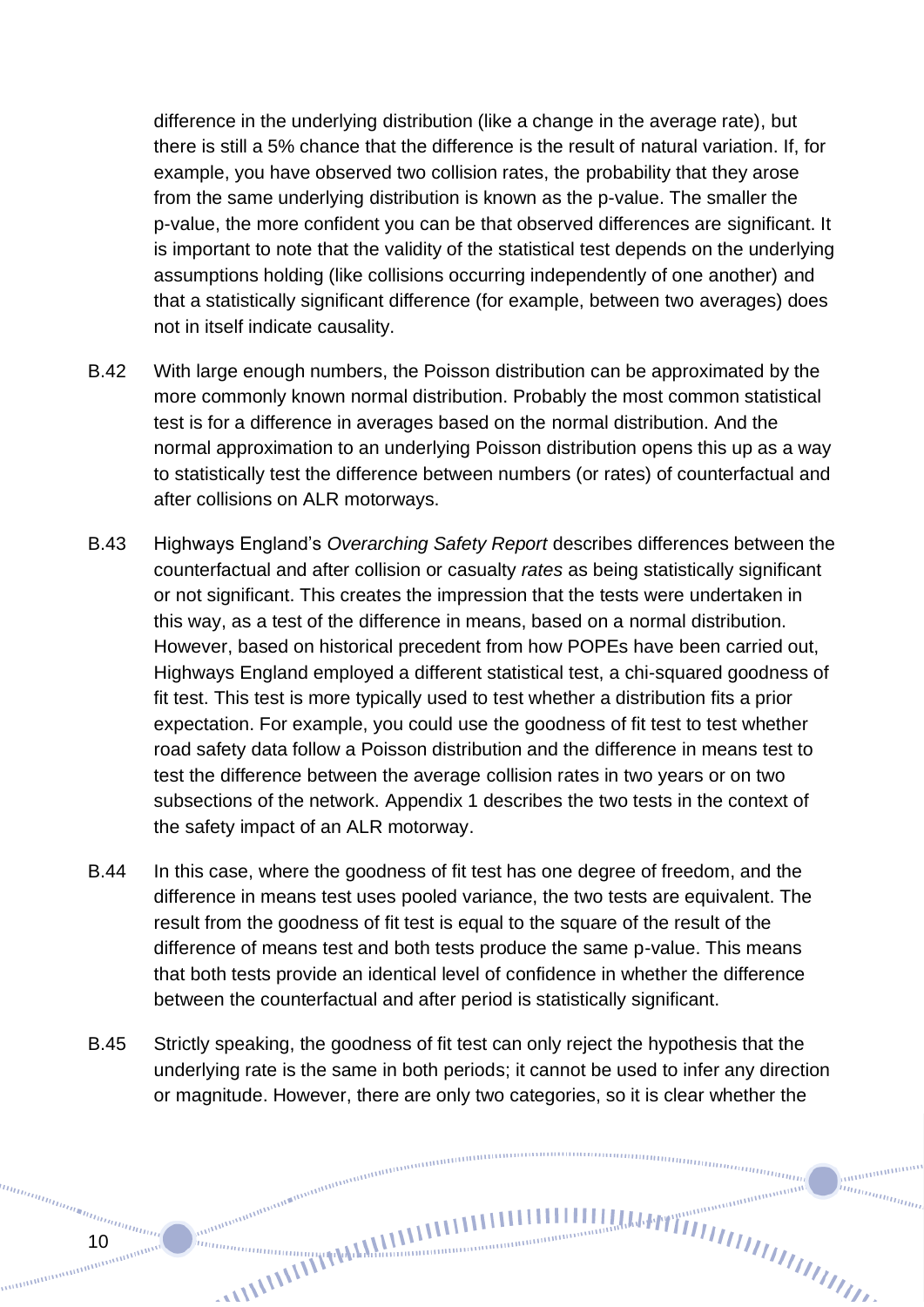after period is higher or lower than the counterfactual and the test is equivalent to a difference in means test, which is directional. So, this is not an issue in practice.

- B.46 Given the equivalence, we do not have any fundamental concerns with the goodness of fit test in this context. Using the difference in means test would not improve the robustness of the results in general, but we feel it more directly addresses the question being asked. Why use a method that indirectly tests the difference between two rates, rather than one that does it directly? As it is more commonly used and understood, we believe that a difference in means test would be easier to carry out and review. It would also create a clearer, more transparent link between what is reported and the analysis that has been carried out (including the use of a rate-based counterfactual adjustment, which could have benefits when dealing with pandemic-era data. This is discussed in more detail in appendix 1).
- B.47 There is one exception to this equivalence in Highways England's analysis. Highways England summed the expected collisions (or casualties) from the individual projects to form the expected collisions for ALR overall, instead of basing them on the overall collision rate and traffic levels. This did not affect the number of observed counterfactual or after collisions (or casualties) and the impact on the chi-squared test statistic (and associated p-value) would have had no bearing on the conclusions about statistical significance. However, that this discrepancy can arise from different ways of aggregating the data strengthens the case for adopting the more direct difference in means test in future analysis.
- B.48 By pooling projects together, Highways England has created a dataset that meets the basic sample size requirements for the statistical tests. However, as we have already recommended, there would still be value in updating the analysis to include more recent data.
- B.49 There are several other areas of development where **we recommend** Highways England should improve the robustness of its approach and/or how the results are interpreted in the future:

annon annon annon annon annon annon anno

(a) Casualty numbers are not independent of one another, which negatively affect the robustness of the statistical tests on casualties and KSIs. We understand that Highways England is developing a method to account for this in confidence intervals and statistical tests. While this approach is being developed, Highways England should include a clear health warning around significance tests on casualty numbers or avoid carrying them out and focus on collisions.

 $\frac{m n_{\text{min}}}{\sqrt{m}}$ 

anananana

hunggan d

11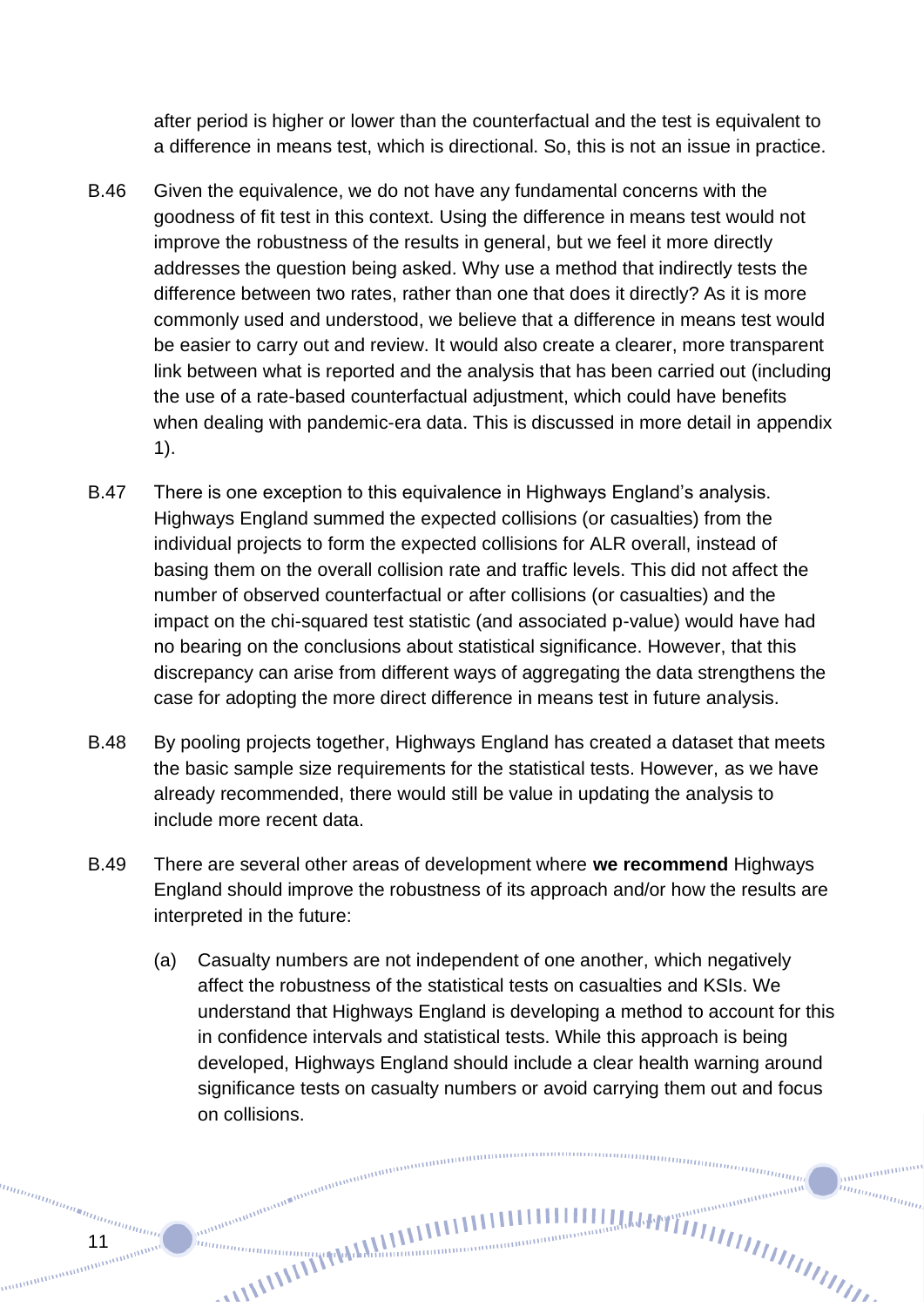- (b) Linked to the point above, for transparency Highways England should set out its approach, and the assumptions that underpin it, more fully. This would not increase robustness in itself but would improve credibility and make it easier to understand the robustness of the evidence.
- (c) Highways England's analysis of uncertainty in the *Overarching Safety Report*  focused heavily on the tests of statistical significance. There is very little sensitivity testing to demonstrate the robustness of results to other sources of uncertainty. We think this should be strengthened in future and could cover areas such as the counterfactual (as discussed in the previous section) and testing the impact of individual projects on the overall ALR-level results.
- (d) The high-level statistics by road type offer a comparison between ALR motorways and other motorways, including other forms of smart motorway. And the before and after analysis compares ALR motorways to what safety might have looked like on those roads if they had not been converted. Extending the scope of the before and after analysis to include DHS projects on a consistent basis would offer an extra level of comparison of the relative safety impact of different forms of smart motorway.

# **Evidence from other countries**

- <span id="page-11-0"></span>B.50 Part of the scope of this review is to identify whether there is useful data from the international experience of operating similar schemes. This part of the review of the literature has focused mainly on before and after safety impact assessments and is distinct from the international comparisons in annex C. We have based our findings on a sample of the most relevant literature published on the internet. Most of the evidence we have used is drawn from academic literature.
- B.51 We have limited our review to the conversion or use of the hard shoulder as a running lane. Consistent with our findings in annex C, all the studies we have found in other countries relate to hard shoulder running HSR rather than ALR. A full list of the papers we reviewed is given in appendix 2.
- B.52 We have not attempted to chart the international development of HSR. However, based on the studies we have found, HSR has been deployed in a variety of different countries and is not especially new. We have gathered evidence from Germany, the Netherlands, France, the USA, and South Korea. Germany and the Netherlands appear to have been the first countries to adopt HSR. In Germany, HSR schemes date from the mid-1990s.

nunnung<br><sup>nunnung</sup>

annonomo inn<sub>innin</sub>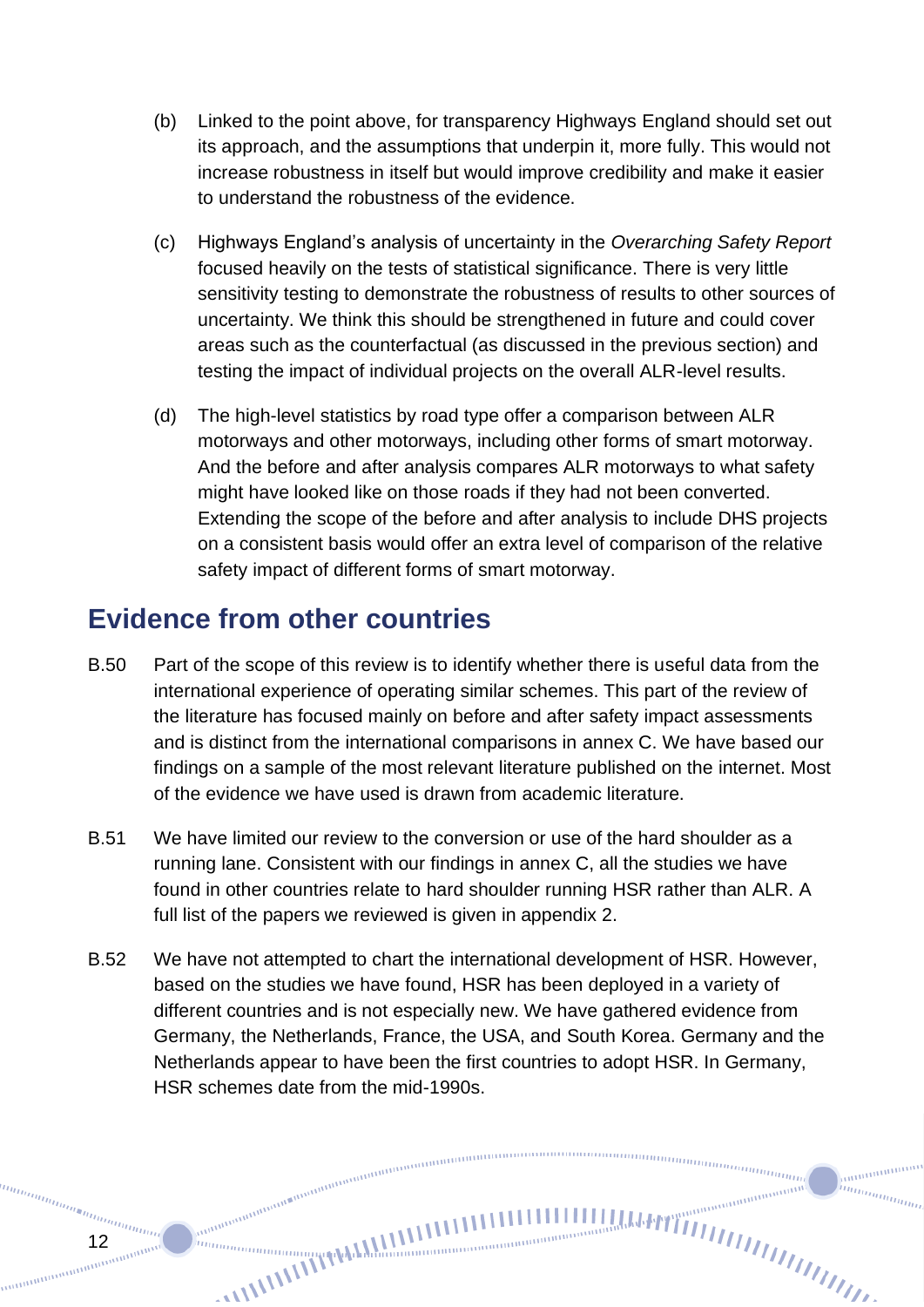B.53 In all countries, HSR is deployed on a minority of the network and is reserved for busier stretches of highway. In Germany, HSR is regarded as an 'interim solution' to allow authorities to increase capacity until it is feasible to widen the carriageway, although in practice many HSR roads have operated for over two decades.

### **Evidence on the overall safety impacts of HSR**

- B.54 Whilst the experience of HSR or DHS is informative, we need to be cautious when drawing parallels with ALR. There are two aspects to consider. Firstly, intermittent use of the hard shoulder introduces risks that are not present with ALR (for example, potential confusion resulting from a hard shoulder being in place at some times and not at others). Secondly, the trade-offs between the loss of a hard shoulder and the safety benefits of improved traffic flows and/or reduced speeds will be different for HSR (where the hard shoulder is used as a live line during peak times) and ALR (where the hard shoulder is permanently converted to a live lane).
- B.55 Moreover, both HSR and ALR schemes involve a package of measures to increase capacity and improve the smooth flow of traffic. Each of the schemes involve different packages of measures (for example, the introduction of HSR in combination with traffic management measures such as speed and lane controls) to improve operation or maintain safety. These features and the context within which the schemes are delivered will influence safety outcomes. In this review, we have not tried to unpick the influence of different design aspects and the literature is not sufficiently broad or detailed to do so. This is not to say that there are not benefits of international collaboration in respect of safety risks and design aspects (as we refer to in annex C).
- B.56 The evidence on the safety impacts of HSR is mixed but, in the main, positive. Most of the studies we have reviewed conclude either that the introduction of HSR has delivered a reduction in collisions or that congestion relief has been achieved without any obvious or measurable impairment to safety. One of the studies we have looked at – *Safety Effects of Freeway Hard Shoulder Running* (South Korea) – found that some HSR sections were associated with an increase in collisions, whilst others showed a decrease.
- B.57 Headline findings from before and after analysis from other countries is as follows:

An analysis of seven HSR freeways in Germany found no evidence of an increase in crash frequencies or costs and concluded that HSR can improve road safety. (Paper 1).<br>
<sub>consummumumumumumumumumumumumumumumum</sub>

 $\frac{m n_{\text{min}}}{\sqrt{m}}$ 

ammanan

humanan

13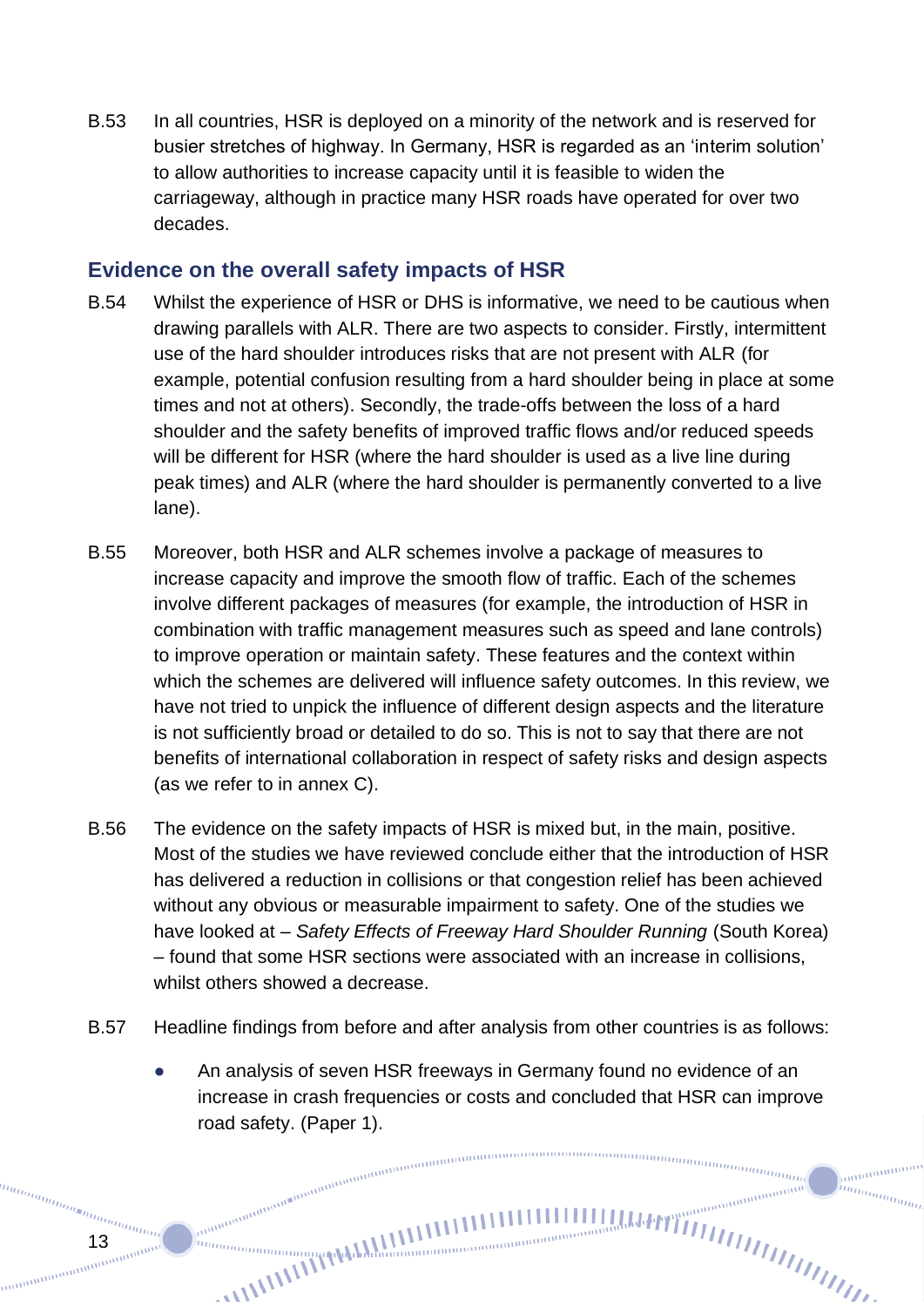- For a 2.3km section of urban motorway near Paris, researchers observed a reduction in collisions on the HSR section. However, this was partly counterbalanced by a migration of traffic density and collisions to the non-HSR section downstream. (Paper 4).
- An evaluation of an Active Traffic Management system in Virginia (USA) identified a statistically significant reduction in collisions following the introduction of traffic management measures and *dynamic* hard shoulder to sections of road where peak period HSR was already in place. (Paper 2).
- Significant improvements in safety have been observed where HSR has been implemented in the Netherlands. (Paper 8).
- A study concerning 22 sections of HSR in South Korea found evidence of an increase in collision rates. It concluded that caution should be exercised when designing and implementing HSR to reflect the trade-off between improvements in efficiency and a reduction in safety. (Paper 3).

### **Detailed findings**

#### **Impacts on more and less severe collisions**

B.58 Some of the studies attempted to separate out the effects on more and less serious collisions although there are too few examples on which to draw general conclusions. The long-term assessment of HSR in Germany (Paper 1) looked at both the number of crashes and crash costs but found no evidence of a change in average crash costs which may indicate a shift towards more or fewer serious collisions. The study of HSR in South Korea (Paper 3), found that collisions involving injuries or fatalities increased on sections of HSR with 2(3) lanes. On sections with 4(5) lanes, the increase in collisions was due almost entirely to an increase in non-injury collision.

#### **Upstream and downstream impacts**

annan

B.59 An interesting aspect of the safety analyses we have reviewed is the consideration given to potential safety implications for sections of highway upstream or downstream of the section of HSR itself. This does not appear to be an aspect of the safety debate considered in the UK. Highways England has stated that there are safety benefits from abstracting traffic from less safe, non-motorway roads. Highways England's POPE analyses, which generally cover a wider area than just the converted motorway links, provide an opportunity to investigate impacts on competing routes, as well adjacent sections of the SRN.

nunnung<br><sup>nunnung</sup>

annonom in<sub>nnmmm</sub>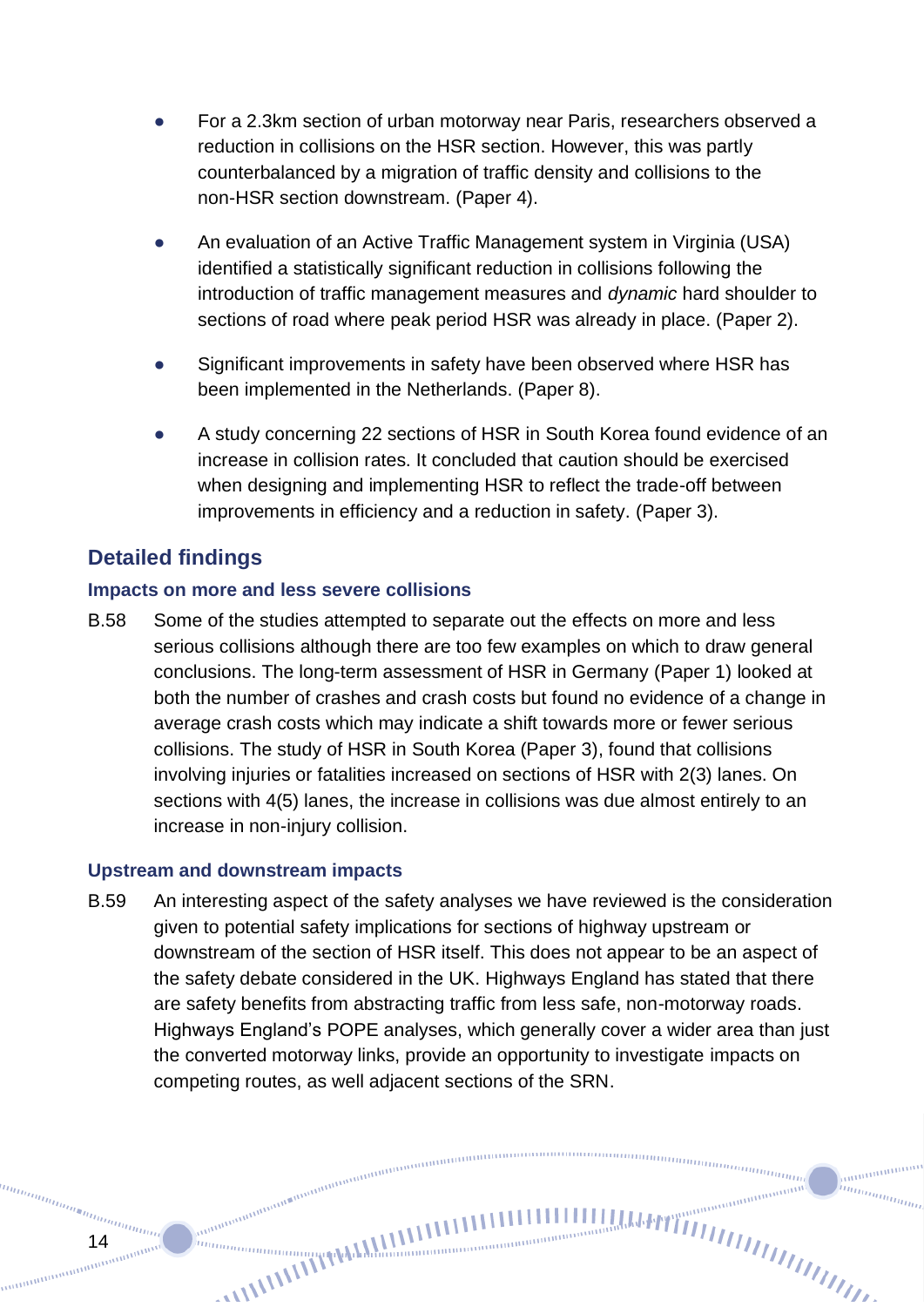B.60 An assessment of a relatively short (2.3km) section of HSR near Paris (Paper 4) found a slight reduction in collisions on the section itself but found evidence of an increase in collisions on the section immediately downstream. The authors attributed the increase in accidents to the migration of traffic density from the HSR section to the downstream section. In contrast, the study of German HSR roads (Paper 1) found a relatively large (40%) and statistically significant reduction in collisions on three sections of road upstream of the HSR sections themselves. This, the authors conclude, is due to congestion relief on the upstream sections which itself is attributed to the implementation of HSR.

#### **The determinants of safety impacts**

- B.61 Where safety benefits of HSR have been identified, these tend to be attributed to a reduction in traffic density or congestion afforded by the increase in capacity.
- B.62 For example, a case study of the I66 Active Traffic Management system in Virginia, USA (Paper 2) also considered accident frequencies by type of collision. It concluded that there was a close relationship between the operational and safety benefits of HSR and found statistically significant reductions in crash types associated with congestion. The study found overall reductions in collisions on sections of the I66 with HSR but no such reduction on sections fitted with Active Traffic Management alone. It should be noted, however, that this study concerned the introduction of Active Traffic Management and dynamic hard shoulder on sections of highway that already utilised the hard shoulder during peak times (albeit for fixed hours).
- B.63 The most comprehensive and detailed analysis amongst our sample is the long-term study of the safety impacts of HSR in Germany (Paper 1). This study was explicit in its attempt to unpick two competing factors; the safety benefits of reduced congestion and the reduced risk of rear-end collisions, versus the safety risks of the conversion of the hard shoulder to a running lane either because of the lack of a refuge area for broken down vehicles (when HSR is in operation) or due to vehicles attempting to use the hard shoulder when HSR is no longer in operation. The latter is an issue that applies to HSR but not ALR. Waleczek and Geistefeldt analysed data for seven HSR sections of between 2km and 19km in length constructed between 2001 and 2010. Based on the spatial distribution of crashes, they found no evidence of an increase in collisions involving stationary vehicles and concluded that the loss of a hard shoulder during peak hours did not affect safety. Although the frequency of crashes was higher during periods of HSR operation, this was entirely explained by differences in traffic flows during these periods. In respect of the safety benefits of reduced congestion, as noted above,

 $m n_{\rm 100mmpc}$ 

anananana

hunggan d

anning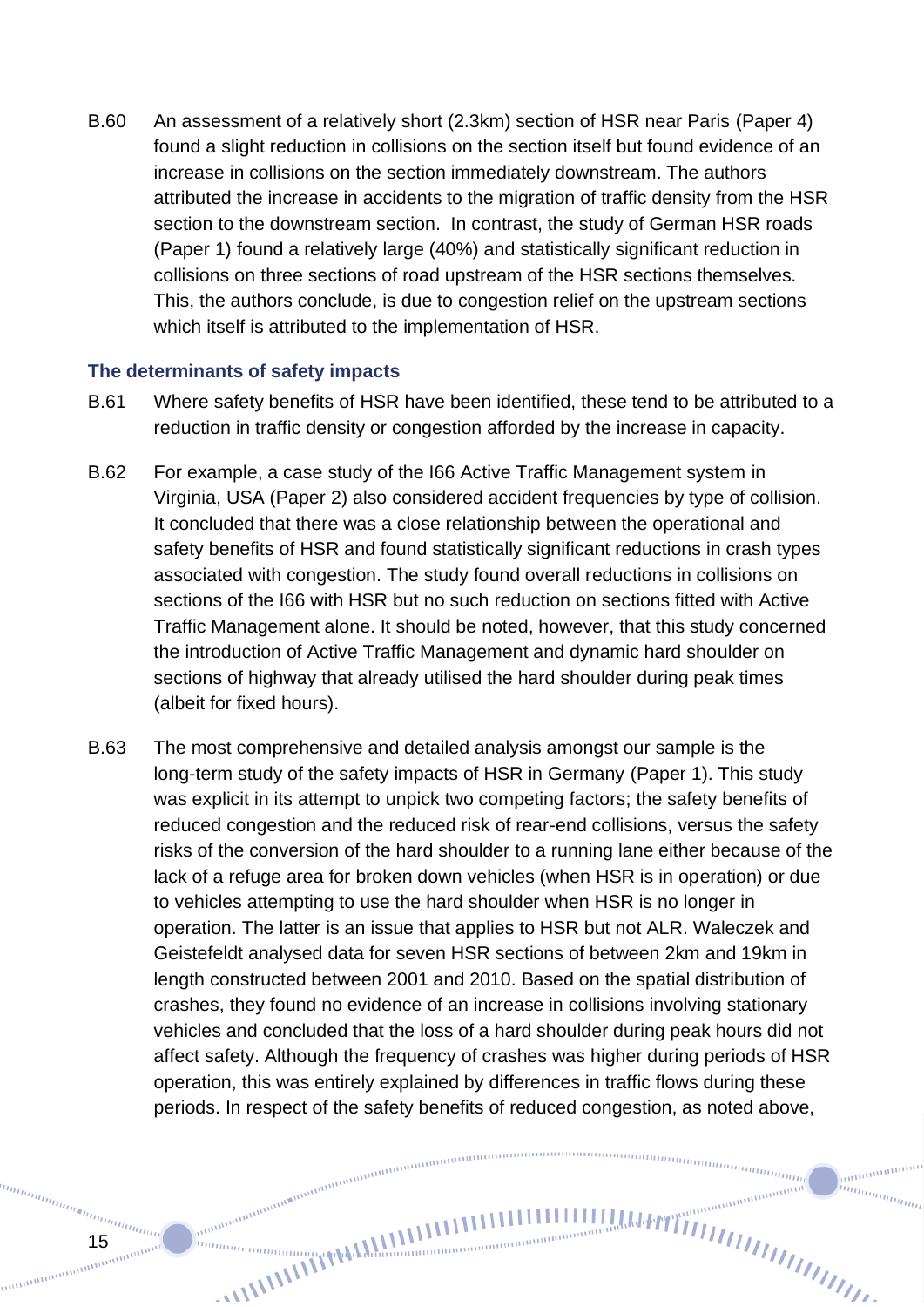the authors found no significant reduction in collisions on the HSR sections themselves but did find evidence of reduced rates of collisions on upstream sections afforded congestion relief.

- B.64 Given the role that capacity and congestion relief might play in reducing the rate of collisions we also reviewed a US study specifically concerning the relationship between traffic density (traffic flows per lane) and safety. This study concerned urban freeways in Seattle and Minnesota. It finds a U-shaped relationship between traffic density and the rate of collisions. At very low levels of traffic the crash rate is very high. The authors attribute this, at least in part, to very high crash rates between midnight and 5 a.m. due to a mix of impaired and fatigued drivers with low traffic volumes (and therefore high speeds). Outside this period, at low to midrange levels of traffic density, crash rates remain low. Once a critical threshold combination of speed and density has been exceeded, the crash rate rises rapidly. It might be expected that, during periods of high traffic density, that a higher rate of less serious, lower speed collisions, but a lower rate of more serious, higher speed collisions would be observed. However, the Colorado study found that the U-shaped relationship between traffic density and crash rates held for both Property Damage Only (PDO) and Fatal and Injury (FI) crashes.
- B.65 In an earlier study (Paper 9), Geistefeldt concluded that the traffic conditions during HSR operation are a crucial factor in determining safety impacts. His overall conclusion (based on data for a single 5km section of freeway) is that temporary hard shoulder running does not affect road safety. He suggests that the hard shoulder should be opened to moving vehicles when traffic levels reach a threshold at which congestion occurs and closed at other times. Extending this logic, he asserts that temporary hard shoulder running combined with dynamic traffic control systems (i.e. DHS) is favourable to permanent use of a hard shoulder as an additional lane.
- B.66 This U-shaped relationship has been noted elsewhere, although we have made no attempt in the course of this work to consider how generalised this relationship is, at what levels of traffic an increase in collisions begin to kick-in, or whether it is borne out on the motorway network in the UK. However, we think that this would be a useful area of research to pursue.
- B.67 Traffic density is just one factor that influences accident rates, but it does highlight the importance of the context in which HSR or ALR is implemented. For example, if a U-shaped relationship between traffic density holds, then this would suggest that (all things being equal) HSR or ALR is more likely to deliver overall safety benefits at locations and during periods of the day when traffic density is high. The  $-$

 $m n_{\rm 100mmpc}$ 

anananana hunggan d

anning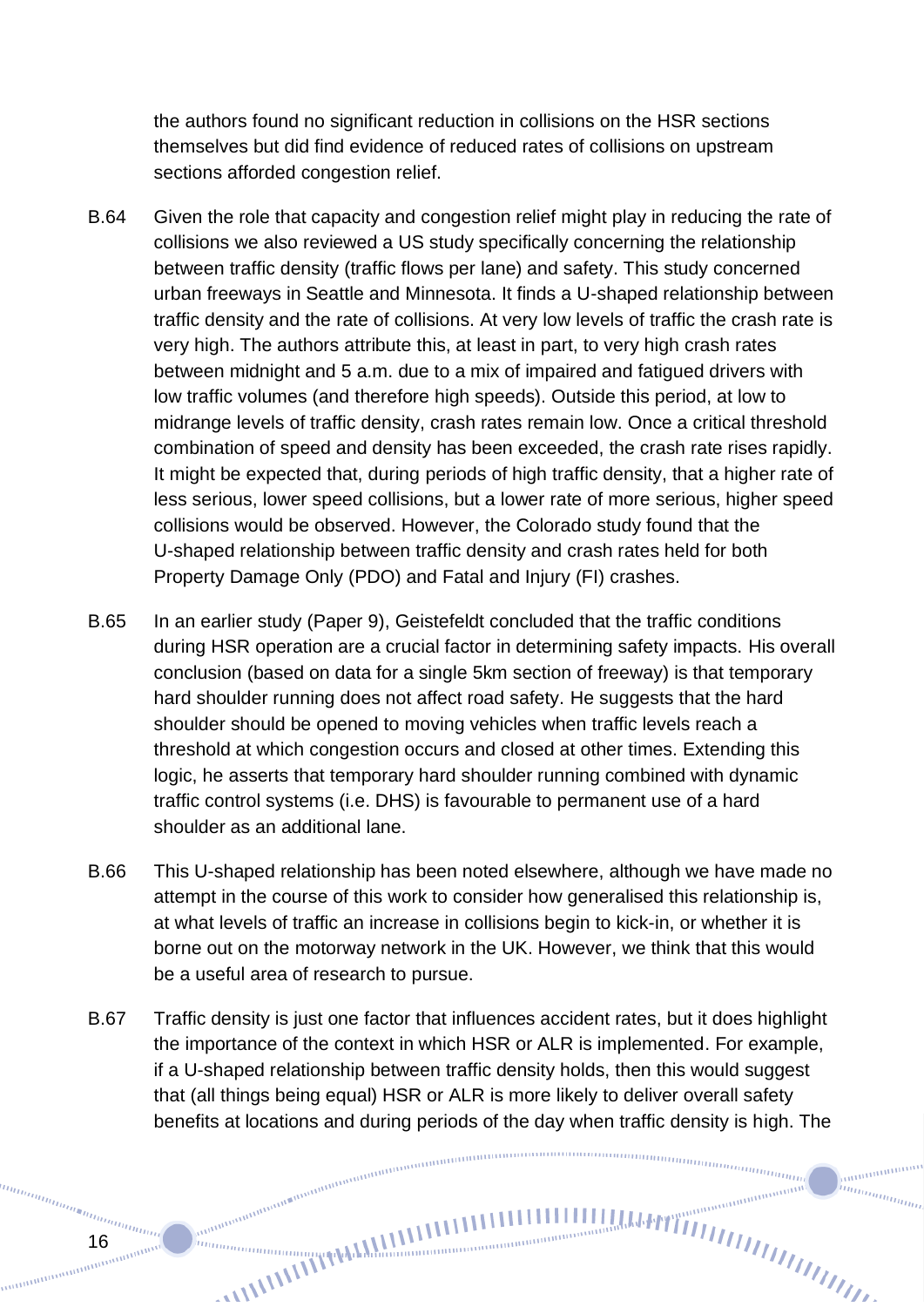*Stocktake* attempts to draw general conclusions about the safety of different motorway types. An alternative perspective taken by some of the studies we have seen is to ask under what conditions ALR is likely to deliver safety benefits.

B.68 Two of the studies we have reviewed are predictive; they set out a methodology for predicting the impact of HSR implementation. One such study, which utilised data for four-lane freeways in Colorado, attempted to model the rate of collisions based on the level of service, itself a function of speed and traffic density. The authors used this model to estimate the reduction in collisions that would result from the increase in capacity afforded by HSR. The authors concluded that, given the density of traffic on the routes in question, the benefit of crash reduction is likely to outweigh the adverse effect of not having full hard shoulders. It should be noted, however, that this study used broad assumptions for the impact of the loss of the hard shoulder and did not separate out the implications for more serious of fatal collisions.

### **Observations on methods employed**

- B.69 We observed a range of different methods as part of our review. These range from relatively simple direct before and after comparisons of collision rates to more sophisticated statistical approaches. As noted, some of the studies focus simply on the overall number of collisions. The more instructive studies look at collisions of different types and severities.
- B.70 There are two main areas where we have drawn comparison between the methods used in the POPE studies and *Overarching Safety Report*, and what might be considered best practice from the sample of international studies we reviewed. The approaches may be instructive for any further before and after analysis undertaken by Highways England in the future.

#### **Defining the counterfactual**

anana

17

- B.71 Most of the studies compare the post-implementation collision rates against a counterfactual. Consistent with Highways England's *Overarching Safety Report*, in all cases, the counterfactual is intended to represent a scenario in which no intervention was delivered (as opposed to a scenario of conventional widening).
- B.72 The assessment of the section of HSR in France attempted to base the counterfactual on a single comparable site (in terms of traffic flows and lane width).
- B.73 The more detailed studies use safety performance functions (SPFs). As referred to above, SPFs are simple regression models that predict the accident rate for

 $\frac{m n_{\text{min}}}{\sqrt{m}}$ 

ammanan

in<sub>nnmmm</sub>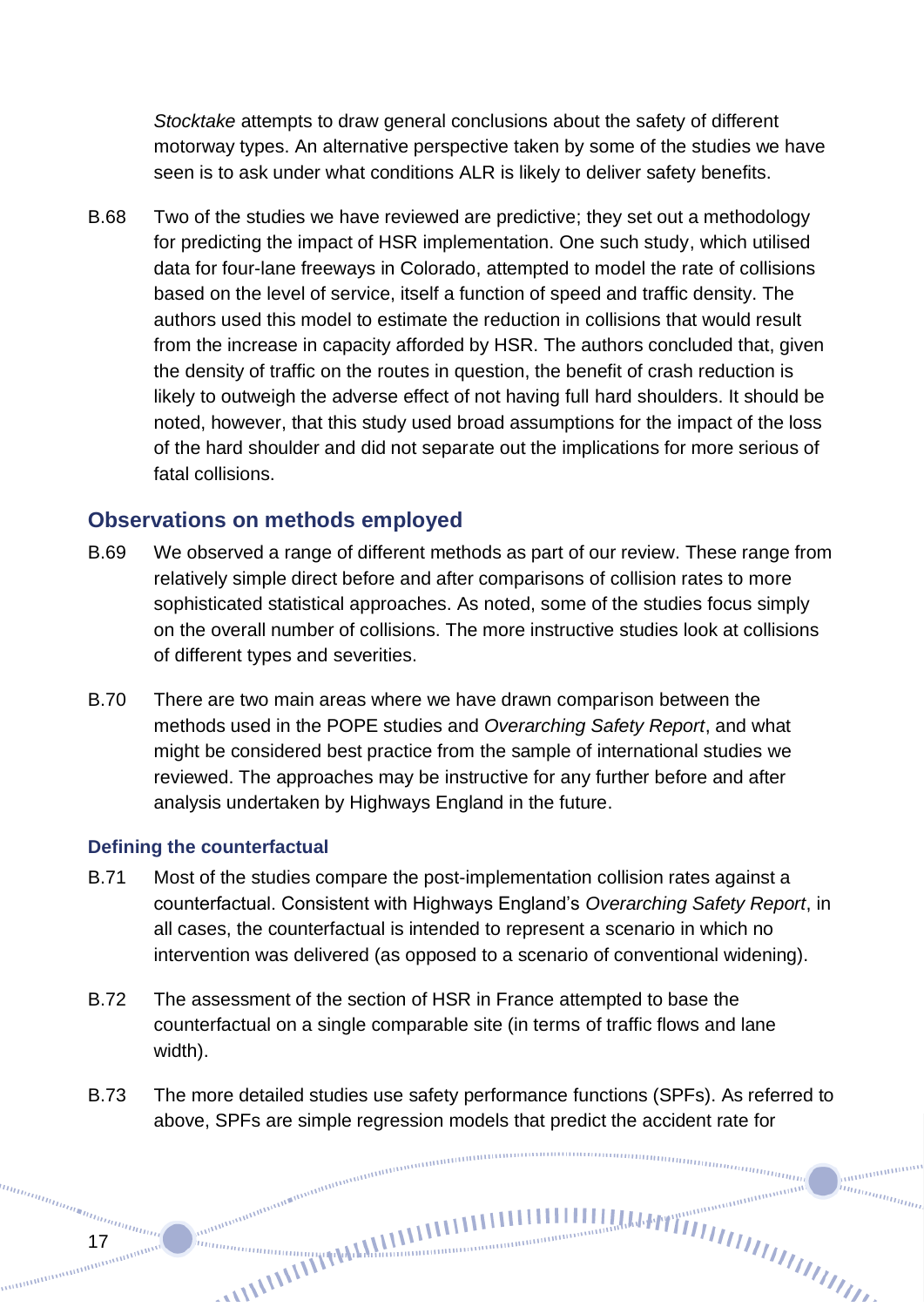different highway types (e.g. 3-lane freeway) based on a limited number of explanatory variables (such as traffic flows, average speeds, and the share of heavy goods traffic). SPFs are used widely in road safety analysis in the USA. The studies that used SPFs did not specifically reference the need to consider an underlying trend in collision rates (the driver of Highways England's approach to the counterfactual) although this might be less of an issue where the SPFs are updated regularly.

### **Tests of statistical significance**

- B.74 The more detailed studies we have looked at have attempted to establish whether differences in accident rates were statistically significant and employed a variety of methods.
- B.75 An issue addressed by two of the studies we have reviewed is that of 'overdispersion'. This describes a situation where observations are highly clustered as can be the case with more severe collisions and fatalities particularly. This increases the risks that changes in the before and after accident rates are a product of the natural variation in collisions, or regression to the mean effects, rather than a change that can be attributed to the scheme in question. Papers 2 and 3 employ the 'Empirical Bayes' method. Under this approach, the SPFs (referenced above) include an overdispersion parameter which is used to weight the observed before and modelled counterfactual collision rates to control for overdispersion of the data.

# **Conclusions**

- B.76 In our view, before and after comparisons of safety performance (given sufficient data and if carried out effectively) provide the strongest form of evidence of the safety of ALR. This form of analysis is quite distinct from the high-level statistical comparisons as it goes some way towards isolating the net effect of converting a conventional motorway to ALR.
- B.77 Highways England's approach to the before and after analysis was consistent with its standard in-house methodology for evaluating the safety impacts of major projects as part of the POPE process. This approach compares safety outcomes against a 'counterfactual' intended to represent a scenario in which the scheme had not been implemented. Highways England has then applied a test of whether the difference between the observed collision or casualty rates is statistically significant. In these regards, the approach is both in line with good practice and accords with guidance.

nunnung<br><sup>nunnung</sup>

ammanan hunggan d

annan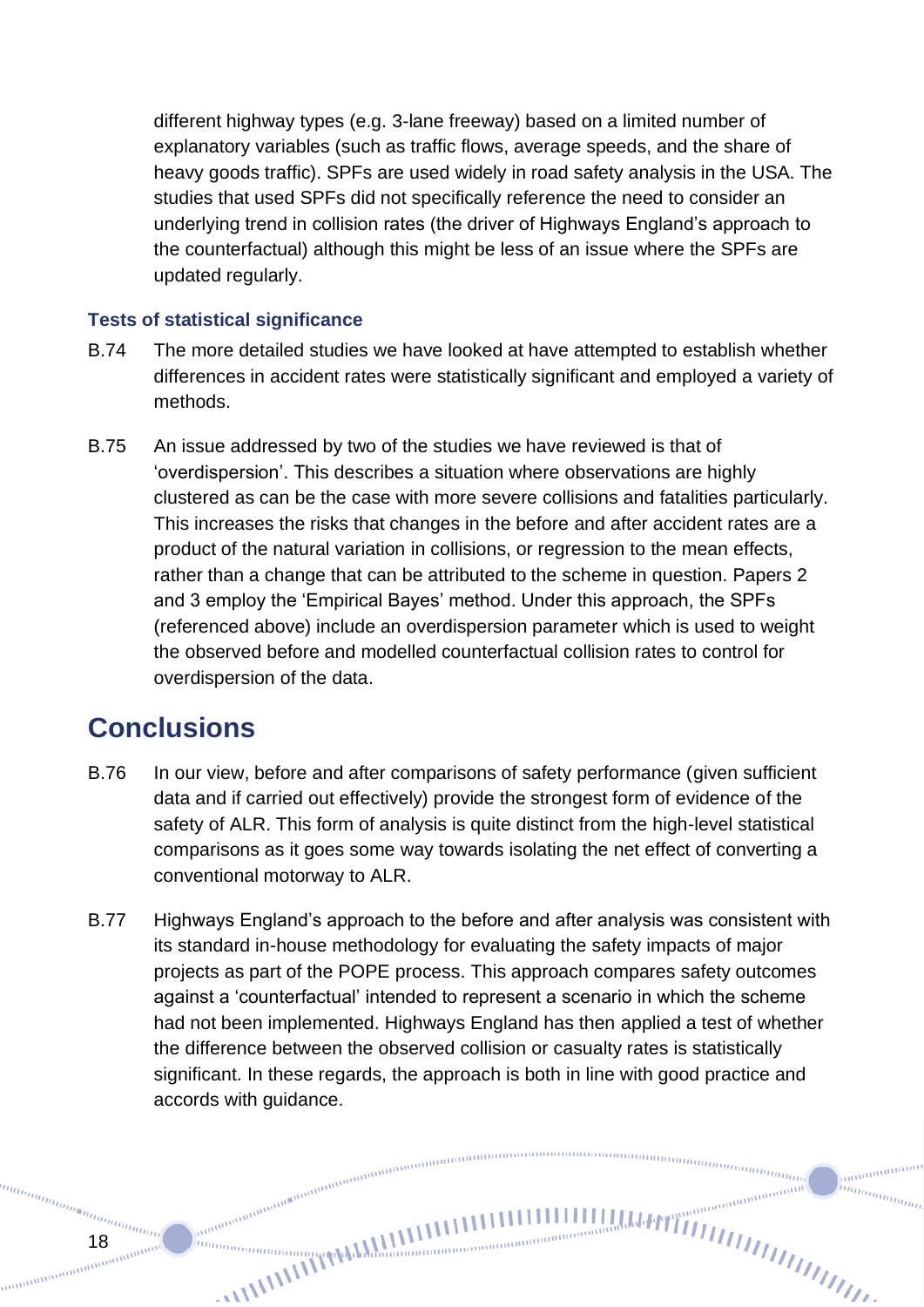- B.78 As compared to examples of similar analysis undertaken elsewhere, we have found the safety evaluation within the POPE methodology to be relatively basic. This offers advantages in terms of clarity and repeatability. The corollary to this is that there are also ways in which the analysis could be refined to add to its robustness. We have begun to explore some of these options in this review.
- B.79 One of the limitations of the before and after evidence included in the *Stocktake* is that many of the ALR schemes had been in place for a relatively short period of time. This makes it more difficult to determine whether differences in the before and after collision and casualty rates are due to the ALR schemes, some other factor, or simply chance. The sample size requirements of statistical tests have been overcome by pooling the data for nine ALR schemes in Highways England's overarching analysis, this element of the analysis forms the basis of the conclusions in (paragraph 5.3 of) the *Stocktake*.
- B.80 The reliance on pooled analysis requires an assumption that all the schemes are fully comparable; potentially masks scheme-level differences; and puts a lot of weight on a single year of data for the majority of the projects. Therefore, in the interests of both robustness and transparency, Highways England should update the before and after analysis contained within the *Overarching Safety Report* to include 2019 and 2020 data (if it is deemed sufficiently comparable) by the end of March 2022.
- B.81 As part of this update, Highways England should implement a set of relatively minor improvements to its approach, including applying its latest method for counterfactual adjustments. Also, to allow comparisons to be drawn, **we recommend** that Highways England extends its scope to include equivalent analysis for DHS schemes.
- B.82 Over a longer timescale, **we recommend** that Highways England undertakes a broader review of its approach to the safety evaluation of new highway schemes. This should be informed by a review of the full range of statistical methods used elsewhere to evaluate the safety impacts of highway schemes. Consideration should also be given to the timing of such analysis and whether the default approach of relying on one- and five-year POPE reports is appropriate.

nummumul

annonom in<sub>nnmmm</sub>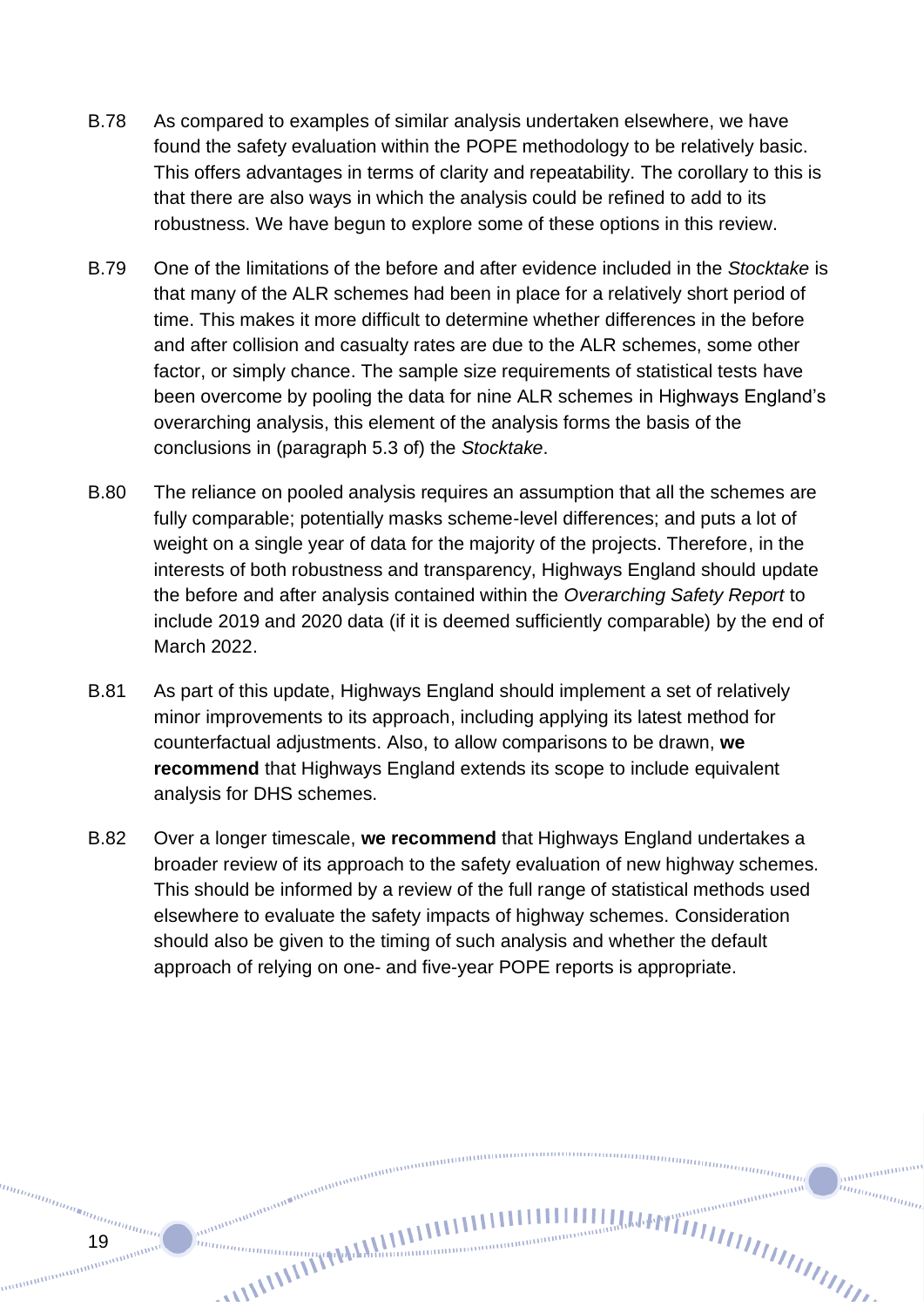# **Appendix 1 – Description of the statistical tests**

The *Smart Motorway All Lane Running Overarching Safety Report* includes tests of statistical significance for four measures: personal injury collisions, KSI collisions, total casualties and KSI casualties. As noted, the test seeks to establish whether there is a statistically significant difference between the rate of collisions or casualties observed in the 'after' period, and the rate of collisions or casualties under the counterfactual.

For the counterfactual, Highways England applied an adjustment factor to the number of collisions or casualties observed in the 'before' period.

#### **The chi-squared goodness of fit test**

The standard form of the chi-squared goodness of fit test is set out below:

$$
\chi^{2} = \sum_{i=1}^{n} \frac{(O_{i} - E_{i})^{2}}{E_{i}}
$$

Where:

 $\chi^2$  is the chi square statistic used to generate the p – value

 $O_i =$  an observed count for bin i

 $E_i =$  an expected count for bin i, asserted by the null bypothesis

 $n = number of bins$ 

Highways England tested a null hypothesis of a constant collision or casualty rate in the before (counterfactual) and after periods against an alternative hypothesis that the rates are not constant. The way the calculation has been carried out in practice is as follows:

 $\frac{m n_{\text{min}}}{\sqrt{m}}$ 

anan

 $\chi^2 = \frac{(Obs' \text{Before} - Exp \text{ Before})^2}{Em \text{Define}}$  $\frac{fore-Exp\ Before)^2}{Exp\ Before} + \frac{(Obs\ After-Exp\ After)^2}{Exp\ After}$ Exp After

Where:

 $Obs'Before = Obs Before \times CounterfactualAdjustment$ 

Exp Before =  $TrafficBefore \times Combined Before (Ctfcl) \& After Rate$ 

 $Exp$  After = TrafficAfter  $\times$  Combined (Cftcl.) Before & After Rate

The 'Combined Before (Ctfcl) & After Rate is calculated as follows:

an an amammana an amammana an amammana an amammana an amammana an amammana an amammana an amammana an amammana<br>Le compara an amammana an amammana an amammana an amammana an amammana an amammana an amammana an amammana an

anamanamang 20<br><sup>20</sup>manamanaman<br><sup>20manamanamanamanaman</sup>

anns

un<sub>inning</sub> and <sup>uning</sup>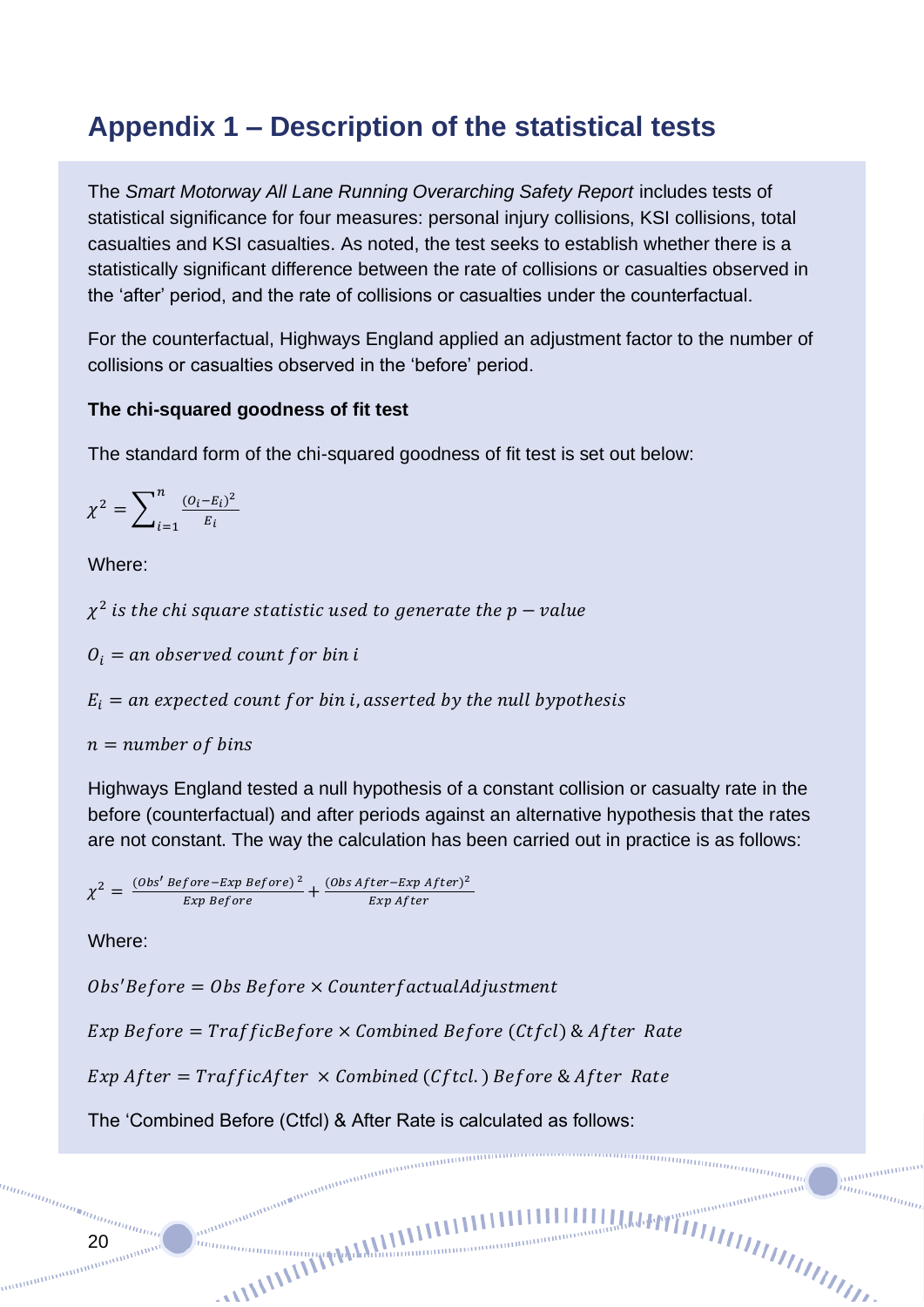Combined Before (Cftl.) & After Rate  $=$   $\frac{(Obs's_{Before}+Obs After)}{Traffia_{B}fcm \cdot Traffia_{A}f}$ Traffic Before+Traffic After

#### **The difference in means test**

Alternatively, the difference between the before (counterfactual) and after rates could be tested with a difference in means test. This would also test a null hypothesis that the rates are equal against an alternative that they are not. This means undertaking the test with a pooled variance, which would take the form:

$$
Z = \frac{\hat{a}_1 - \hat{a}_2}{\sqrt{\hat{a}(\frac{1}{n_1} + \frac{1}{n_2})}}, \text{ where } \hat{\alpha} = \frac{n_1 \hat{a}_1 + n_2 \hat{a}_2}{n_1 + n_2}
$$

and:

 $\hat{\alpha}_1$  = before (counterfactual) collision or casualty rate

 $\hat{\alpha}_2$  = after collision or casualty rate

 $n_i$  = sample size of period i (measured in traffic volume)

#### **The counterfactual adjustment**

Because the goodness of fit test operates in absolute numbers of collisions (or casualties), in the overarching ALR analysis Highways England applied an adjustment based on the change in the absolute number of collisions (or casualties), rather than the change in the collision (or casualty) *rate* (for example per hundred million vehicle miles). The adjustment factors were based on the mid-points of the before and after periods.

As discussed in the main body of this annex, this is more appropriate when there is a clear trend over time, as is the case for total collisions (or casualties), and is less appropriate when there is a large degree of year-to-year volatility, as is the case for KSI collisions (or casualties).

The pandemic has substantially reduced traffic levels and, in all likelihood, the absolute number of collisions (and casualties). This could have implications for how Highways England applies its counterfactual adjustments. For example, if an after period is from 2018-2020, the counterfactual adjustment would be based on 2019 data and would be unaffected by the pandemic. But the absolute number of collisions or casualties in 2020 would likely be substantially lower, potentially artificially improving the safety performance of the scheme. Assuming that collision (and casualty) *rates* are less likely to have differed substantially during the pandemic, rate-based counterfactual adjustments would be preferable to those based on absolute numbers.

 $\frac{m n_{\text{min}}}{\sqrt{m}}$ 

anananan

21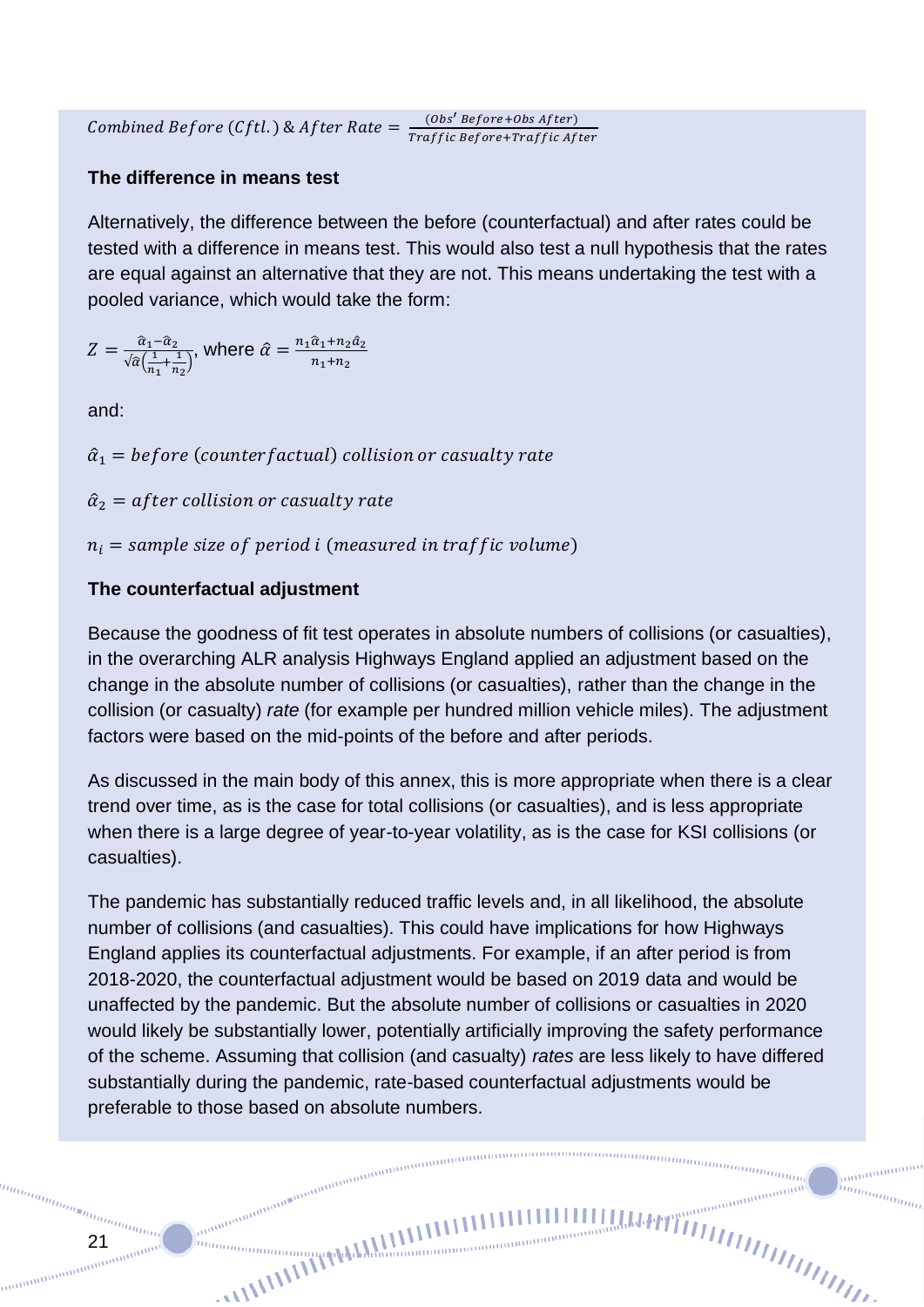2020 data should only be included in updated analysis if it is deemed sufficiently comparable to the rest of the time series. An advantage of the difference in means method is that a rate-based counterfactual adjustment could easily be used.

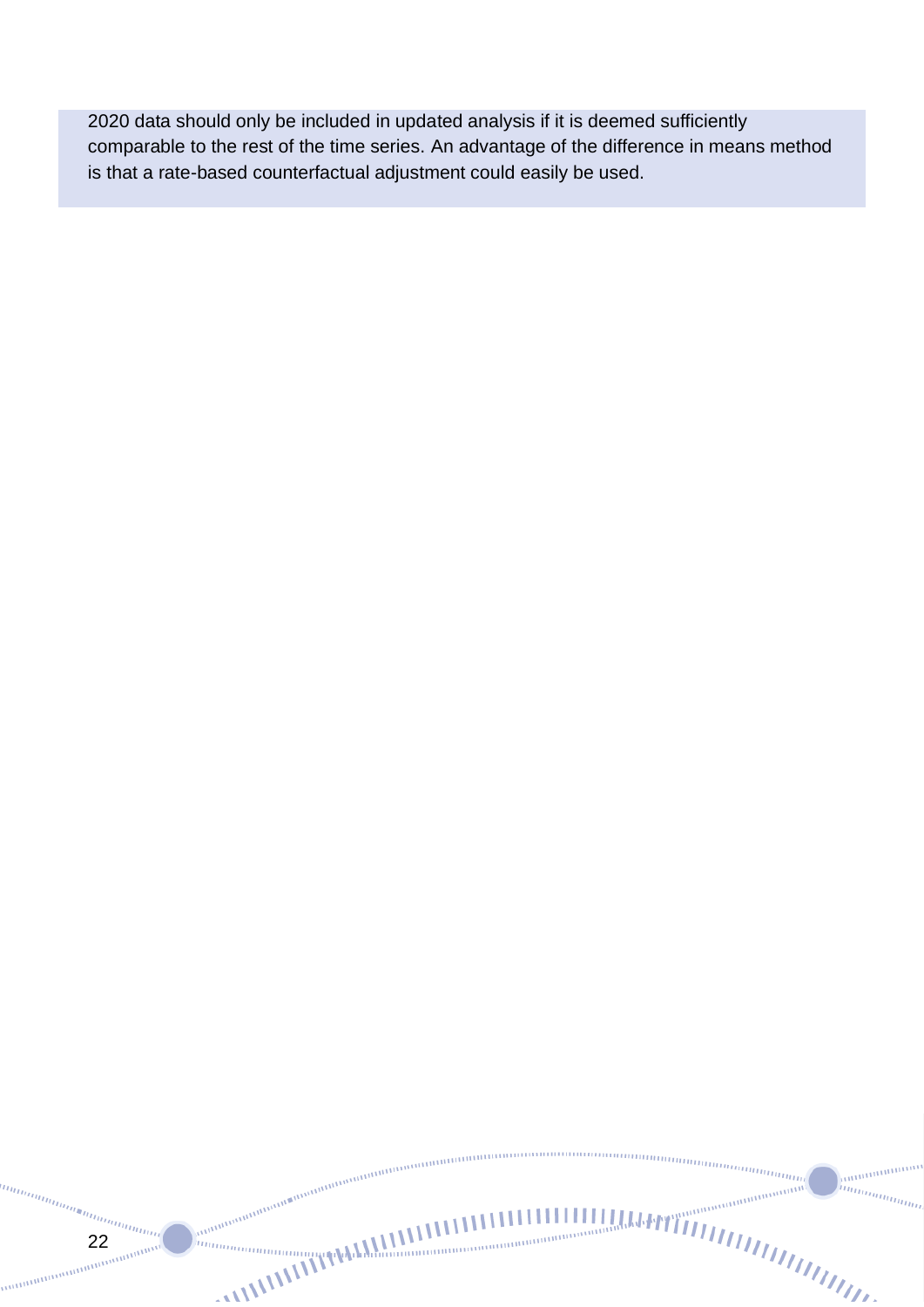### **Appendix 2 – International literature review**

- (1) Helen Waleczek and Justin Geistefeldt (2021). **Long Term Safety Analysis of Hard Shoulder Running on Freeways in Germany.** (Transport Research Record).
- (2) Nancy Dutta, Michael D. Fontain, Richard Atta Boateng (2018). **Evaluation of the Impact of the I-66 Active Traffic Management System: Phase II.** (Virginia Transport Research Council).
- (3) Jaisung Choi,Richard Tay, Sangyoup Kim, Seungwon Jeong, Jeongmin Kim and Tae-Young Heo (2019). **Safety Effects of Freeway Hard Shoulder Running**. (Applied Sciences).
- (4) M. Aron, S. Cohen, R. Seidowsky (2013). **Safety impact of using the hard shoulder during congested traffic: the case of a managed lane operation on a French urban motorway.** Transportation Research Part C: Emerging Technologies.
- (5) Marco Guerrieri, Raffaele Mauro (2016). **Capacity and safety analysis of hard-shoulder running (HSR). A motorway case study.** Transportation Research Part A: Policy and Practice.
- (6) Jake Kononov, Steven Hersey, David Reeves, and Bryan K. Allery (2012). **Relationship Between Freeway Flow Parameters and Safety and Its Implications for Hard Shoulder Running.** Transport Research Record.
- (7) Douglas W. Harwood, Karin M. Bauer, Ingrid B. Potts (2013). **Development of Relationships between Safety and Congestion for Urban Freeways.** Transportation Research Record.
- (8) Conference of European Directors of Roads (CEDR), Traffic and Network Management Working Group (2018). **Hard Shoulder Running Fact Sheet.**
- (9) Justin Geistefelt (2012). **Operational Experience with Temporary Hard Shoulder Running in Germany.** Transportation Research Record.

 $\frac{m n_{\text{min}}}{\sqrt{m}}$ 

23